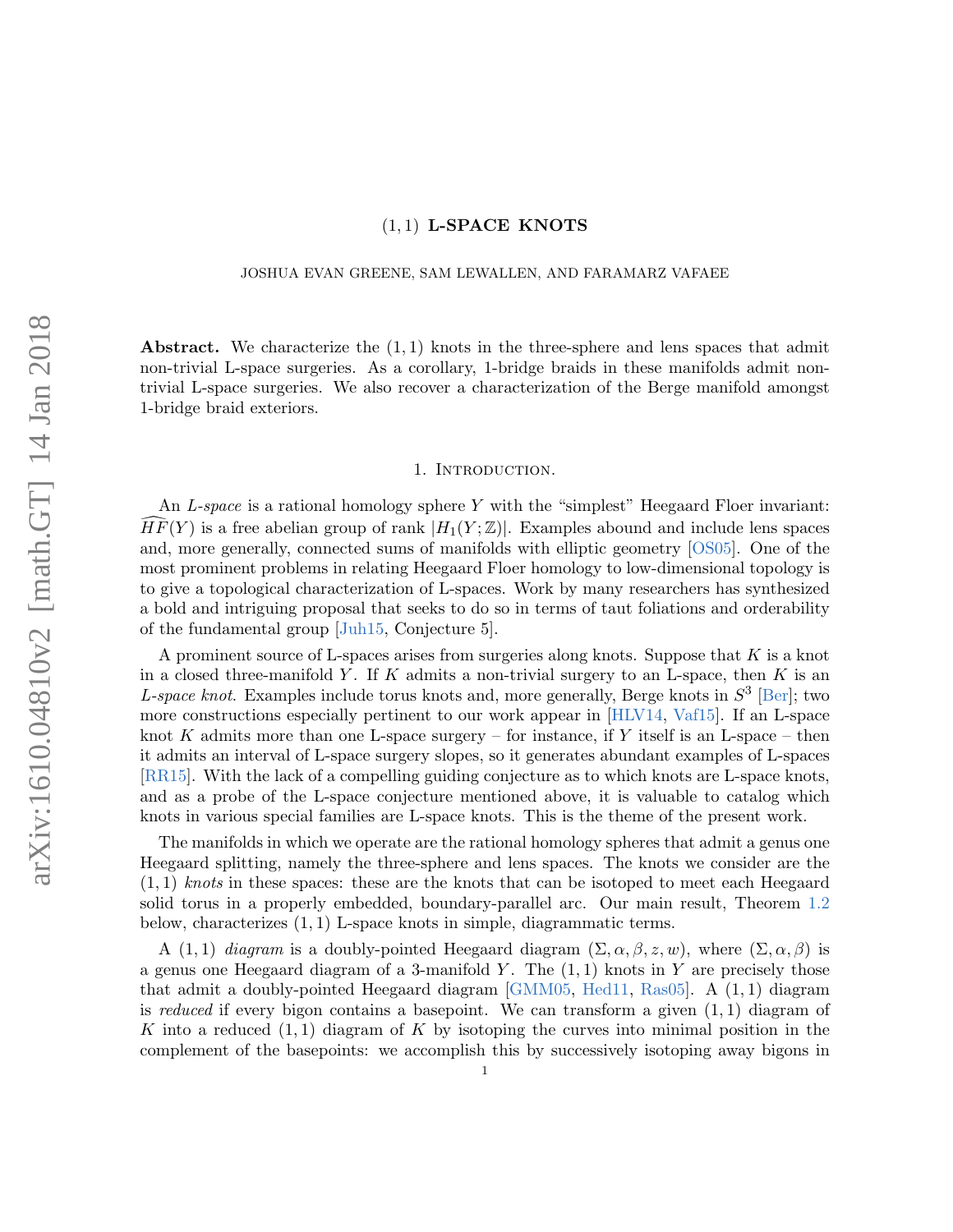the complement of the basepoints and the curves in  $\Sigma$ . Our characterization of  $(1, 1)$  L-space knots in  $S<sup>3</sup>$  and lens spaces is expressed in terms of the following property of  $(1,1)$  diagrams:

**Definition 1.1.** A reduced (1,1) diagram  $(\Sigma, \alpha, \beta, z, w)$  is **coherent** if there exist orientations on  $\alpha$  and  $\beta$  that induce coherent orientations on the boundary of every embedded bigon  $(D, \partial D) \subset (\Sigma, \alpha \cup \beta)$ . Its sign, positive or negative, is the sign of  $\alpha \cdot \beta$ , with these curves coherently oriented.

Coherence is easy to spot in a diagram: see Figures [1](#page-2-0) and [2](#page-6-0) and the second paragraph of Subsection [2.3.](#page-6-1)

We may now state the main result of the paper:

<span id="page-1-0"></span>**Theorem 1.2.** A reduced  $(1, 1)$  diagram presents an L-space knot if and only if it is coherent. The knot is a positive or negative L-space knot according to the sign of the coherent diagram.

The sign of an L-space knot is the sign of an L-space surgery slope along it, which we review in Subsection [2.1.](#page-3-0) Note that a given knot may admit non-homeomorphic coherent  $(1, 1)$  diagrams. However, Theorem [1.2](#page-1-0) implies that its reduced (1, 1) diagrams are either all incoherent or else all coherent and of the same sign. Again, see Figure [1.](#page-2-0)

We apply Theorem [1.2](#page-1-0) to show that a broad family of  $(1,1)$  knots are L-space knots. We recall the following construction, first studied by Berge [\[Ber91\]](#page-15-5) and Gabai [\[Gab90\]](#page-15-6), and state a natural generalization of it.

**Definition 1.3.** A knot in the solid torus  $S^1 \times D^2$  is a **1-bridge braid** if it is isotopic to a union of two arcs  $\gamma \cup \delta$  such that

- $\gamma \subset \partial (S^1 \times D^2)$  is braided, i.e., transverse to each meridian pt.  $\times \partial D^2$ , and
- $\delta$  is a bridge, i.e., properly embedded in some meridional disk pt.  $\times D^2$ .

It is positive if  $\gamma$  is a positive braid in the usual sense. A knot in a closed three-manifold Y with a genus one Heegaard splitting is a 1-bridge braid if it is isotopic to a 1-bridge braid supported within one of the Heegaard solid tori.

J. and S. Rasmussen conjectured that a positive 1-bridge braid in  $S<sup>3</sup>$  is a positive L-space knot at the end of [\[RR15\]](#page-16-2). We prove a generalization of their conjecture in Theorem [3.2.](#page-12-0) Without the sign refinement, the result reads:

<span id="page-1-1"></span>**Theorem 1.4.** 1-bridge braids in  $S<sup>3</sup>$  and lens spaces are L-space knots.

Krcatovich has found many examples of  $(1, 1)$  L-space knots in  $S<sup>3</sup>$  that are not 1-bridge braids by a computer search [\[Krc\]](#page-15-7). A small representative is the knot  $K(21, 4, 4, 11)$  in the notation of  $[Ras05]$ . He showed that it is an L-space knot by an application of Theorem [1.2,](#page-1-0) and that its Alexander polynomial distinguishes it from 1-bridge braids by comparing with a list tabulated by J. Rasmussen.

We collect the necessary background on Heegaard Floer homology and prove Theorem [1.2](#page-1-0) in Section [2.](#page-3-1) We prove Theorem [1.4](#page-1-1) and its sign-refined version, Theorem [3.2,](#page-12-0) in Section [3.](#page-9-0) We also use Theorem [3.2](#page-12-0) to characterize the Berge manifold in Proposition [3.4.](#page-14-0)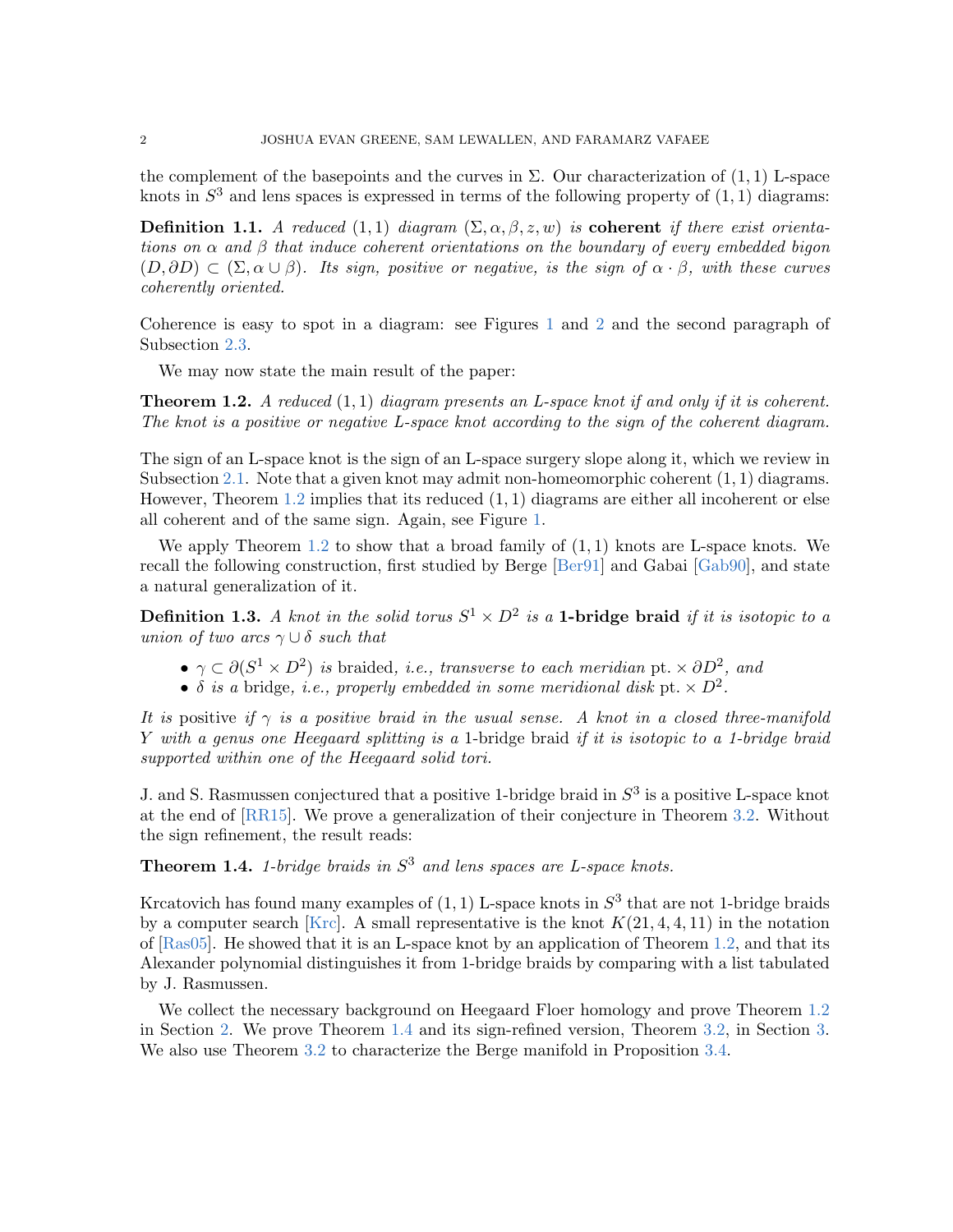

FIGURE 1. At top, two reduced diagrams of the twist knot  $5<sub>2</sub>$ , and at bottom, two reduced diagrams of the torus knot  $T(2, 7)$ . The top two are incoherent: with the  $\beta$  curve oriented, the "rainbow" arcs over the w basepoint do not all orient the same way. The bottom two are positive coherent, as all of the rainbow arcs do orient the same way, and  $\alpha \cdot \beta > 0$ .

We leave open two natural problems: the isotopy classification of  $(1,1)$  L-space knots, and the determination of whether surgeries along these knots conform to [\[Juh15,](#page-15-0) Conjecture 5].

## <span id="page-2-0"></span>Acknowledgments.

We thank Matt Hedden, Jen Hom, David Krcatovich, Adam Levine, Clayton McDonald, Yi Ni, and Alex Zupan for helpful conversations. We thank the referee for a very thorough and thoughtful review. Sam Lewallen would like to thank Zoltán Szabó for suggesting he study  $(1, 1)$  L-space knots, and both Zoltán and Liam Watson for their interest and encouragement. JEG was supported by NSF CAREER Award DMS-1455132 and an Alfred P. Sloan Foundation Research Fellowship. SL was supported by an NSF Graduate Research Fellowship.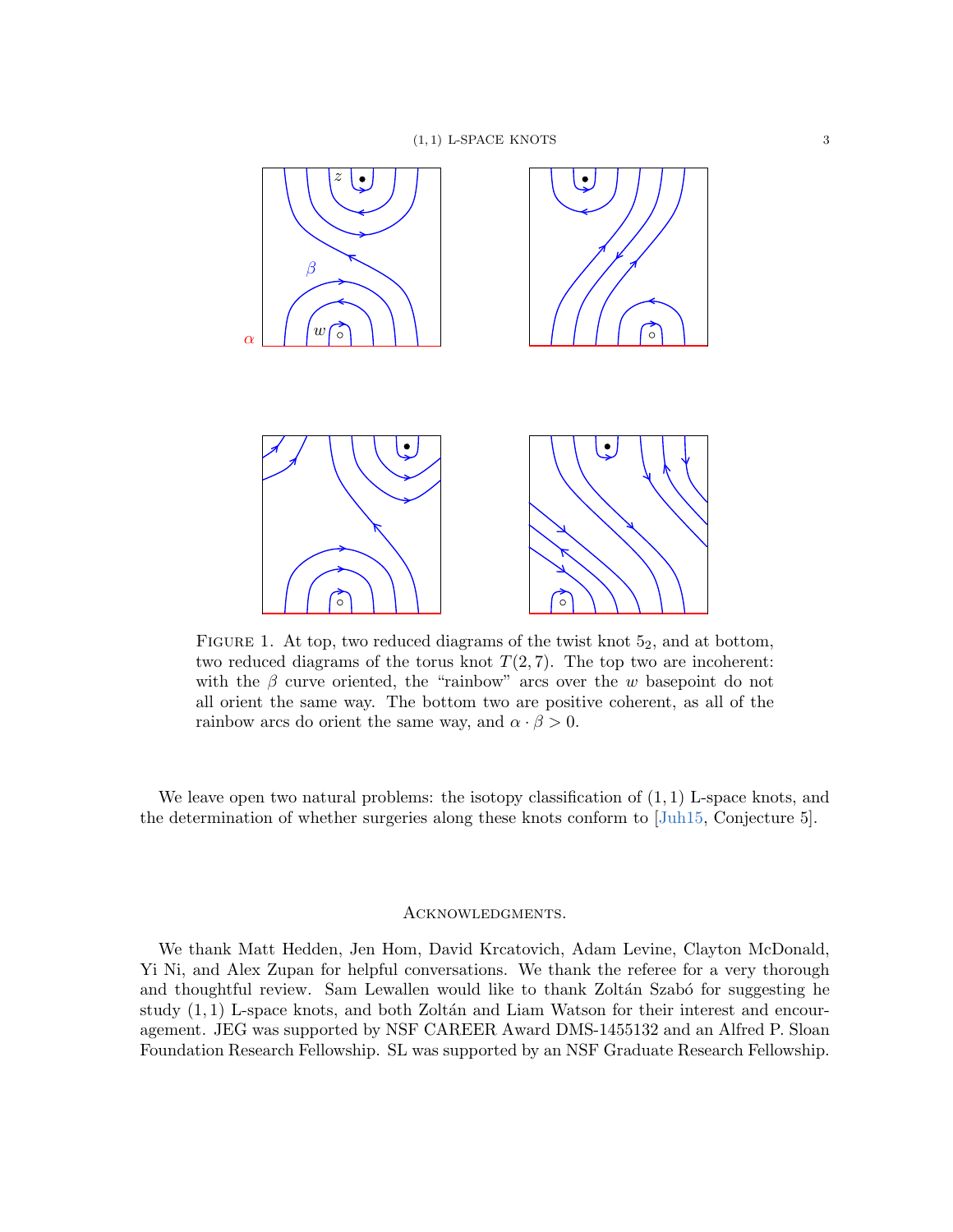#### 2. Proof of the characterization.

<span id="page-3-1"></span>We assume familiarity with (knot) Floer homology and review the essential input for our work in Subsections [2.1](#page-3-0) and [2.2.](#page-4-0) In particular, we follow the treatment of  $[RR15, §2.2]$  $[RR15, §2.2]$ , with slight differences in notation. We prove Theorem [1.2](#page-1-0) in Section [2.3.](#page-6-1)

<span id="page-3-0"></span>2.1. Knot Floer homology and L-space knots. Let  $K$  denote a (doubly pointed) knot in a rational homology sphere Y. Let  $N(K)$  denote an open tubular neighborhood of K,  $X = Y \setminus N(K)$  the knot exterior, and  $\mu \subset \partial X$  a meridian of K. Let Spin<sup>c</sup>(Y) denote the set of spin<sup>c</sup> structures on Y and Spin<sup>c</sup>(X, $\partial X$ ) the set of relative spin<sup>c</sup> structures on  $(X, \partial X)$ . They are torsors over the groups  $H_1(Y;\mathbb{Z})$  and  $H_1(X;\mathbb{Z})$ , respectively. Let  $\text{Spin}^c(K)$  denote the set of orbits in  $\text{Spin}^c(X, \partial X)$  under the action by [µ]. It forms a torsor over  $H_1(X; \mathbb{Z})/[\mu] \approx$  $H_1(Y;\mathbb{Z})$ , and there exists a pair of torsor isomorphisms  $i_v, i_h : Spin^c(K) \to Spin^c(Y)$ .

We work with the hat-version of knot Floer homology with  $\mathbb Z$  coefficients, graded by  $s \in \mathbb Z$  $Spin<sup>c</sup>(K)$ :

$$
\widehat{HFK}(K) = \bigoplus_s \widehat{HFK}(K, s).
$$

There exists a further pair of gradings

$$
a, m: \widehat{HFK}(K, s) \to \mathbb{Z}
$$

on each summand, the Alexander and Maslov gradings. An element is homogeneous if it is homogeneous with respect to both gradings. The group  $\widehat{HFK}(K)$  comes equipped with differentials  $\tilde{d}_v$ ,  $\tilde{d}_h$  that preserve the Spin<sup>c</sup>(K)-grading, respectively lower m and m−2a by one, and respectively raise and lower  $a$ . They are invariants of  $K$ , and their homology calculates  $\widehat{HF}(Y, i_{\nu}(s))$  and  $\widehat{HF}(Y, i_h(s))$ , respectively. The manifold Y is an L-space if  $\widehat{HF}(Y, t) \approx \mathbb{Z}$ for all  $t \in \text{Spin}^c(Y)$ .

<span id="page-3-2"></span>**Definition 2.1.** For a knot K in an L-space Y and  $s \in \text{Spin}^c(K)$ , the group  $\widehat{HFK}(K, s)$  is a **positive chain** if it admits a homogeneous basis  $x_1, \ldots, x_{2n+1}$  such that, for all k,

$$
\widetilde{d}_{v}(x_{2k}) = \pm x_{2k-1}, \quad \widetilde{d}_{h}(x_{2k}) = \pm x_{2k+1}, \quad \widetilde{d}_{v}(x_{2k-1}) = \widetilde{d}_{h}(x_{2k-1}) = 0.
$$

The group  $\widehat{HFK}(K)$  consists of positive chains if  $\widehat{HFK}(K, s)$  is a positive chain for all s.

For example, a positive chain with  $2n + 1 = 7$  generators takes the form shown here:



Each arrow represents a component of the differential and is an isomorphism between the groups it connects. Similarly, a negative chain is the dual complex to a positive chain with respect to the defining basis. Reversing the arrows above gives an example of a negative chain.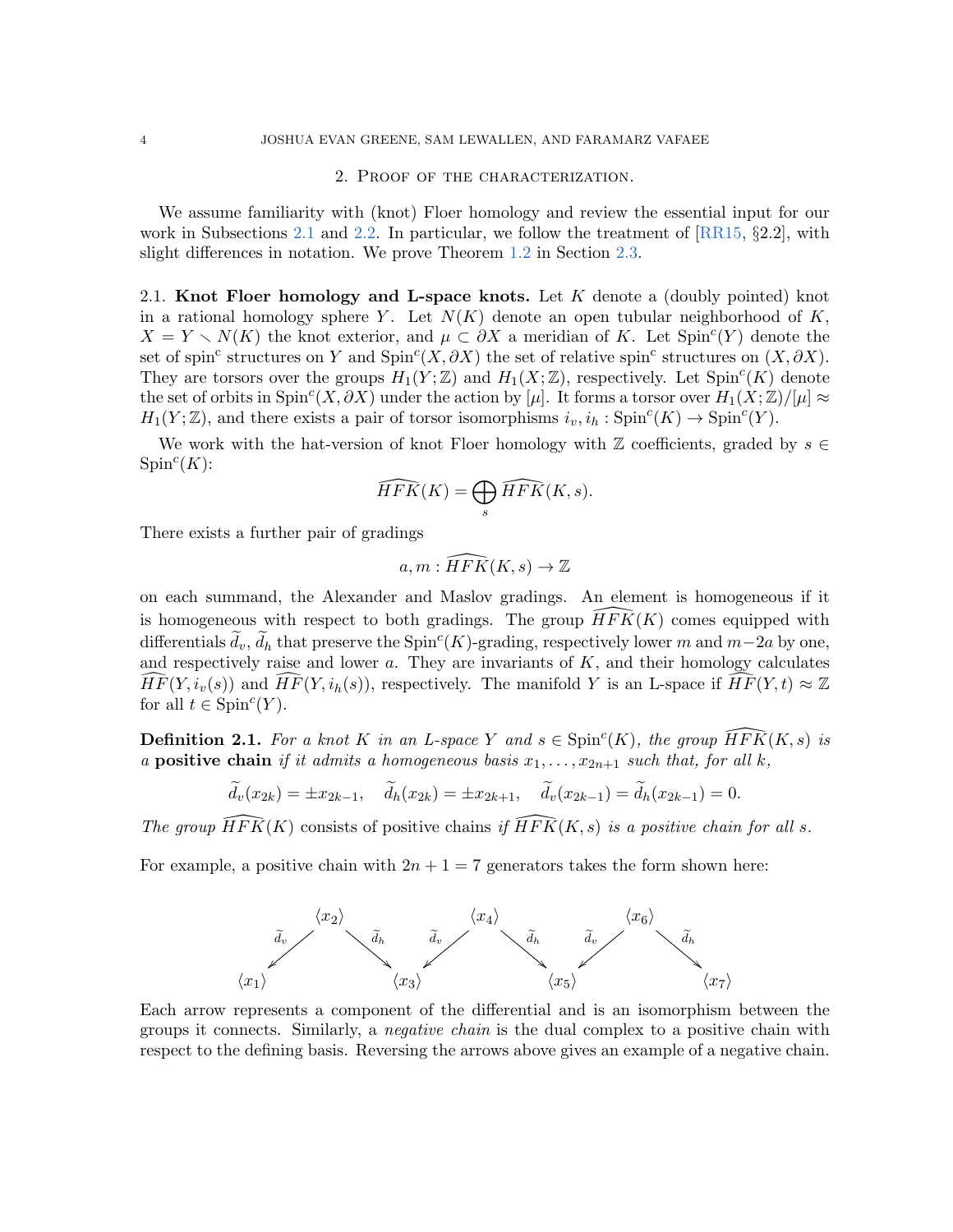Note that the requirement that the positive chain basis elements are homogeneous does not appear in [\[RR15,](#page-16-2) Definition 3.1]. For example, we could alter the positive chain basis displayed above to an inhomogeneous one by replacing  $x_2$  by  $x_2 + x_1$ . However, homogeneity is an intended property of a positive chain basis in the literature. Moreover, an inhomogeneous positive chain basis gives rise to a homogeneous one by replacing each basis element by its homogeneous part of highest bigrading. Therefore, our definition is no more restrictive, and its precision is more convenient when we invoke it in the proofs of Lemmas [2.3](#page-5-0) and [2.4.](#page-7-0)

Let  $\lambda \subset \partial X$  denote the rational longitude of K, the unique slope that is rationally nullhomologous in X. Note that  $\mu \neq \lambda$ , since Y is a rational homology sphere. Another slope  $\alpha \subset \partial X$  is positive or negative according to the sign of  $(\mu \cdot \lambda)(\lambda \cdot \alpha)(\alpha \cdot \mu)$ , for any orientations on these curves. The knot  $K$  is a positive or a negative L-space knot if it has an L-space surgery slope of that sign. The following theorem characterizes positive L-space knots in L-spaces in terms of their knot Floer homology. Ozsváth and Szabó originally proved it for the case of knots in  $S<sup>3</sup>$  [\[OS05,](#page-16-0) Theorem 1.2]. Boileau, Boyer, Cebanu, and Walsh promoted a significant component of their result to knots in rational homology spheres [\[BBCW12\]](#page-15-8). Building on it, J. and S. Rasmussen established the definitive form of the result that we record here: see [\[RR15,](#page-16-2) Lemmas 3.2, 3.3, 3.5], including the proofs of these results.

<span id="page-4-1"></span>**Theorem 2.2.** A knot K in an L-space Y is a positive L-space knot if and only if  $\widehat{HFK}(K)$ consists of positive chains.

Similarly, K is a negative L-space knot if and only if  $\overline{HFK}(K)$  consists of negative chains. The reason amounts to the behavior of Dehn surgery and knot Floer homology under mirroring.

<span id="page-4-0"></span>2.2. Calculating the invariants from a Heegaard diagram. The invariants can be calculated from any doubly-pointed Heegaard diagram  $D = (\Sigma, \alpha, \beta, z, w)$  of K after making some additional analytic choices. Here, as usual,  $\Sigma$  denotes a closed, oriented surface of some genus g;  $\alpha$  and  $\beta$  are g-tuples of homologically linearly independent, disjoint, simple closed curves in  $\Sigma$ ; and the two basepoints w and z lie in the complement of the  $\alpha$  and  $\beta$  curves on Σ. The curve collections induce tori  $\mathbb{T}_{\alpha}$ ,  $\mathbb{T}_{\beta}$  in the g-fold symmetric product Sym<sup>g</sup>(Σ). The underlying group of the Floer chain complex  $\widehat{CFK}(D)$  is freely generated by  $\mathfrak{T}(D) = \mathbb{T}_{\alpha} \cap \mathbb{T}_{\beta}$ . The elements of  $\mathfrak{T}(D)$  fall into equivalence classes in 1-1 correspondence with  $\text{Spin}^c(K)$ : two elements x, y lie in the same equivalence class iff the set  $\pi_2(x, y)$  of homotopy classes of Whitney disks from x to y is non-empty. Write  $\mathfrak{T}(D, s)$  for the equivalence class corresponding to  $s \in \text{Spin}^c(K)$  and  $\widehat{CFK}(D, s)$  for the subgroup of  $\widehat{CFK}(D)$  generated by the elements in  $\mathfrak{T}(D, s)$ . Each Whitney disk  $\phi \in \pi_2(x, y)$  has a pair of multiplicities  $n_z(\phi)$ ,  $n_w(\phi)$  and a Maslov index  $\mu(\phi)$ . The Alexander and Maslov gradings on  $\widehat{CFK}(D, s)$  are characterized up to an overall shift by the relations

$$
a(x) - a(y) = n_z(\phi) - n_w(\phi), \quad m(x) - m(y) = \mu(\phi) - 2n_w(\phi)
$$

for all  $x, y \in \mathfrak{T}(D, s)$  and  $\phi \in \pi_2(x, y)$ . There exist endomorphisms  $d_0, d_v, d_h$  of  $CFK(D, s)$ defined on generators  $x \in \mathfrak{T}(D, s)$  by the same general prescription:

$$
d(x) = \sum_{y,\phi} \# \widehat{\mathcal{M}}(\phi) \cdot y.
$$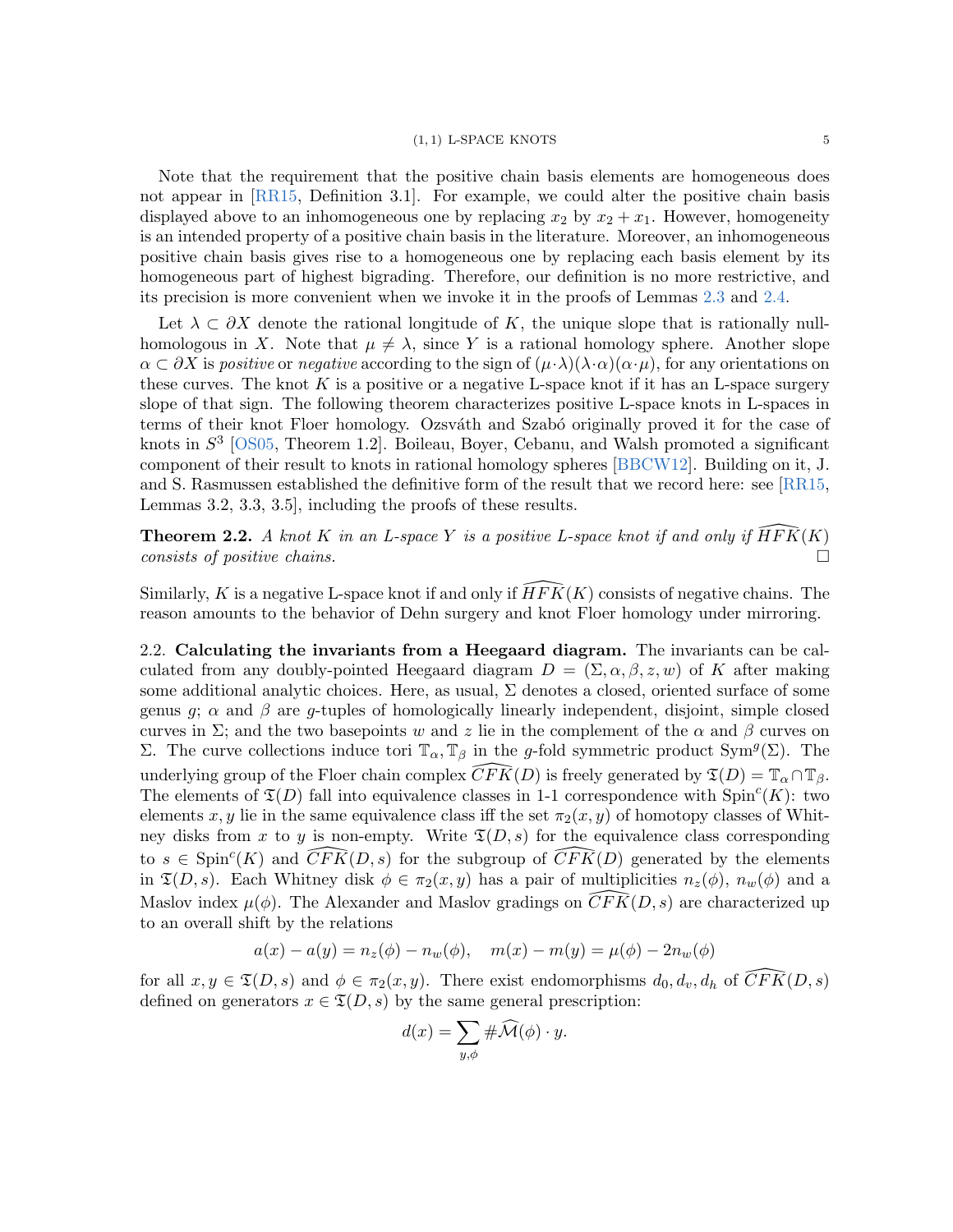Here y ranges over  $\mathfrak{T}(D, s)$ ;  $\phi$  ranges over the elements of  $\pi_2(x, y)$  with Maslov index  $\mu(\phi) = 1$ and a constraint on the multiplicities  $n_w(\phi)$ ,  $n_z(\phi)$ ; and  $\#\mathcal{M}(\phi)$  is the count of pseudoholomorphic representatives of  $\phi$ . The specific constraints on the multiplicities are  $n_w(\phi)$  =  $n_z(\phi) = 0$  for  $d = d_0$ ;  $n_w(\phi) = 0, n_z(\phi) > 0$  for  $d = d_v$ ; and  $n_w(\phi) > 0, n_z(\phi) = 0$  for  $d = d_h$ . The maps  $d_0, d_0 + d_v, d_0 + d_h$  are all differentials. The differential  $d_0 + d_v$  lowers m by one and is filtered with respect to a. The differential  $d_0 + d_h$  lowers  $m - 2a$  by one and is filtered with respect to  $-a$ . The differential  $d_0$  is the a-filtration-preserving component of each. The groups  $HFK(K, s), HF(Y, i_v(s))$ , and  $HF(Y, i_h(s))$  are the homology groups of  $CFK(D, s)$ with respect to  $d_0$ ,  $d_0 + d_v$ , and  $d_0 + d_h$ , respectively, and the Alexander and Maslov gradings on  $CFK(D, s)$  descend to the respective gradings on  $HFK(K, s)$ . The maps  $d_0 + d_v$  and  $d_0 + d_h$  induce the differentials  $\tilde{d}_v$  and  $\tilde{d}_h$  on  $\widehat{HFK}(K, s)$ , respectively.

The Alexander and Maslov gradings enable us to constrain the existence of pseudo-holomorphic disks for L-space knots.

<span id="page-5-0"></span>**Lemma 2.3.** Suppose that D is a doubly-pointed Heegaard diagram for K,  $d_0$  vanishes on  $CFK(D, s)$ , and  $HFK(K, s)$  is a positive chain with basis  $x_1, \ldots, x_{2n+1}$ . If there exist generators  $x, y \in \mathfrak{T}(D, s)$  and a disk  $\phi \in \pi_2(x, y)$  with  $\mu(\phi) = 1$  and  $\# \mathcal{M}(\phi) \neq 0$ , then  $x = x_{2k}$ and  $y = x_{2k\pm 1}$  for some k. Furthermore,  $n_z(\phi) = 0$  if  $j = 2k + 1$  and  $n_w(\phi) = 0$  if  $j = 2k - 1$ .

Proof. Definition [2.1](#page-3-2) and the paragraph preceding it show that the positive chain basis satisfies

$$
a(x_{2k}) - a(x_{2k-1}) = b_k, \quad m(x_{2k}) - m(x_{2k-1}) = 1
$$

and

$$
a(x_{2k}) - a(x_{2k+1}) = -c_k, \quad m(x_{2k}) - m(x_{2k+1}) = 1 - 2c_k,
$$

for some positive integers  $b_k, c_k, k = 1, \ldots, n$ . In particular, the Maslov and Alexander gradings of the  $x_l$  both decrease with the index l. The generators  $x, y \in \mathfrak{T}(D, s)$  are homogeneous with respect to both gradings, as are the positive chain basis elements, so it follows that  $x = \pm x_i$  and  $y = \pm x_j$  for some i, j, and choices of sign.

The assumption that  $\#\mathcal{M}(\phi) \neq 0$  implies that  $n_w(\phi), n_z(\phi) \geq 0$ , and at least one inequality is strict, since  $d_0 = 0$ . Thus,

<span id="page-5-2"></span>(1) 
$$
a(x_i) - a(x_j) = n_z(\phi) - n_w(\phi)
$$
 and  $m(x_i) - m(x_j) = 1 - 2n_w(\phi) \le 1$ .

In the case of equality  $m(x_i) - m(x_j) = 1$ , then  $j = i - 1$ , and either  $i = 2k$ , which gives the desired conclusion, or else  $j = 2k$ , which we must rule out. In this case,  $n_w(\phi) = 0$  and  $n_z(\phi) > 0$ . Since Y is a rational homology sphere, it follows that  $\phi \in \pi_2(x, y)$  is the unique disk with  $\mu(\phi) = 1$ , so the coefficient on y in  $d_v(x)$  is  $\#\mathcal{M}(\phi) \neq 0$ . However, this implies that  $d_v(x_{2k+1}) \neq 0$ , which violates the form of the positive chain.

<span id="page-5-1"></span>Otherwise,  $m(x_i) - m(x_j) \leq -1$ , so  $i < j$ . We have

(2) 
$$
a(x_i) - a(x_j) = \sum_{l=i}^{j-1} a(x_l) - a(x_{l+1}), \quad m(x_i) - m(x_j) = \sum_{l=i}^{j-1} m(x_l) - m(x_{l+1}).
$$

Each term in the second sum is odd, and their total sum is odd, so it contains an odd number of terms. The terms of the first sum alternately take the form  $-b_k$  and  $-c_k$ , while the terms of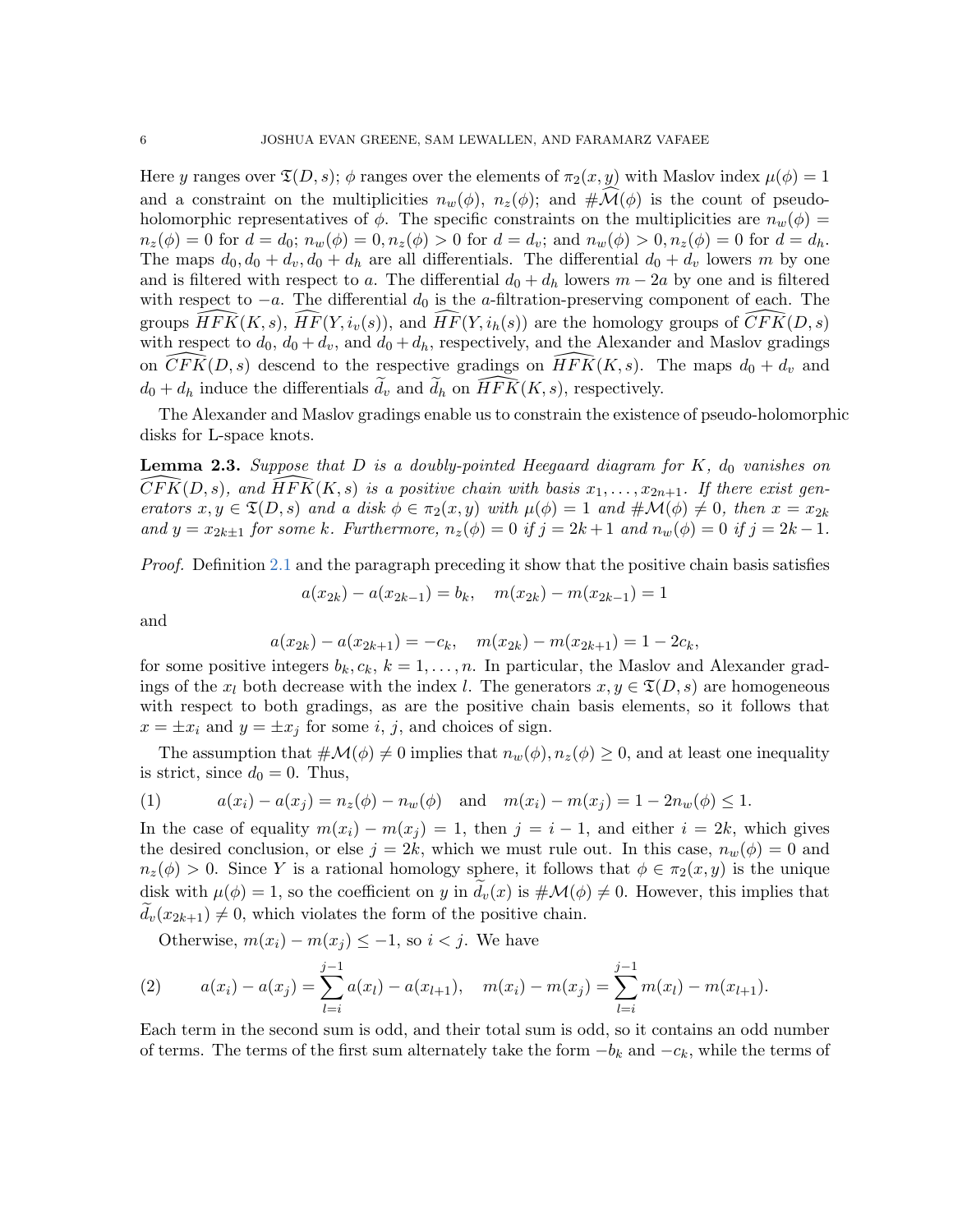<span id="page-6-0"></span>

FIGURE 2. Standard form for a reduced  $(1,1)$  diagram, taken from [\[Ras05,](#page-16-3) Figure 2]. The left and right sides of the square are identified in the standard way and the top and bottom sides by a twist.

the second sum alternately take the form  $-1$  and  $1 - 2c_k$ . Let b denote the sum of the values  $b_k$  that appear and c the sum of the  $c_k$  that appear. All of values  $b_k$  are positive, so  $b \geq 0$ , and  $b = 0$  only if i is even and  $j = i + 1$ , and  $b = 1$  only if i is odd and  $j = i + 1$ . The first sum in [\(2\)](#page-5-1) equals  $-b - c$ , while the second sum equals  $1 - 2c$  or  $-1 - 2c$ , according to whether i is even or odd. Comparing with the second sum in [\(1\)](#page-5-2) gives  $n_w(\phi) = c$  or  $c + 1$ , according to whether i is even or odd. Comparing with the first sum in [\(1\)](#page-5-2) then gives  $n_z(\phi) = -b$  or  $-b+1$ , according to whether i is even or odd. If i is even, then  $0 \leq n_z(\phi) = -b$  gives  $n_z(\phi) = 0$  and  $j = i + 1$ , which gives the desired conclusion. If i is odd, then  $0 \leq n_z(\phi) = -b + 1$  again gives  $n_z(\phi) = 0$  and  $j = i + 1$ . However, in this case it follows as before that y appears with coefficient  $\#\mathcal{M}(\phi) \neq 0$  in  $\tilde{d}_h(x)$ , which once again violates the form of the positive chain.  $\Box$ 

<span id="page-6-1"></span>2.3. (1,1) knots. Now assume that D is a  $(1,1)$ -diagram, so  $\Sigma$  has genus one. In this case, the differentials on  $\widehat{CFK}(D)$  admit an explicit description that requires no analytic input, owing to the Riemann mapping theorem and the correspondence between holomorphic disks in the Riemann surface  $\Sigma = \text{Sym}^1(\Sigma)$  and its universal cover C. Specifically, the conditions that  $\phi \in \pi_2(x, y)$  and  $\mu(\phi) = 1$  imply that  $\#\mathcal{M}(\phi) = \pm 1$  for any choice of analytic data. Furthermore, these conditions are met if and only if the image of  $\phi$  lifts under the universal covering map  $\pi : \mathbb{R}^2 \to \Sigma$  to a bigon cobounded by lifts of  $\alpha$  and  $\beta$ . See [\[GMM05\]](#page-15-3) and [\[OS04,](#page-15-9) pp.89-96] for more details.

Assuming now that D is reduced, we have  $d_0 = 0$  and  $\widehat{HFK}(K, s) \approx \widehat{CFK}(D, s)$ . We proceed to analyze the differentials  $d_h$  and  $d_v$ . Without loss of generality, we henceforth fix  $\Sigma = \mathbb{R}^2/\mathbb{Z}^2$ ,  $z = \pi(\mathbb{Z}^2)$ , a horizontal line  $\tilde{\alpha} \subset \mathbb{R}^2 \setminus \mathbb{Z}^2$ , and  $\alpha = \pi(\tilde{\alpha})$ . After a further homeomorphism, we may assume that  $D$  takes the form shown in Figure [2.](#page-6-0) Observe that the embedded bigons in D are the obvious ones cobounded by the  $\alpha$  with the "rainbow" arcs of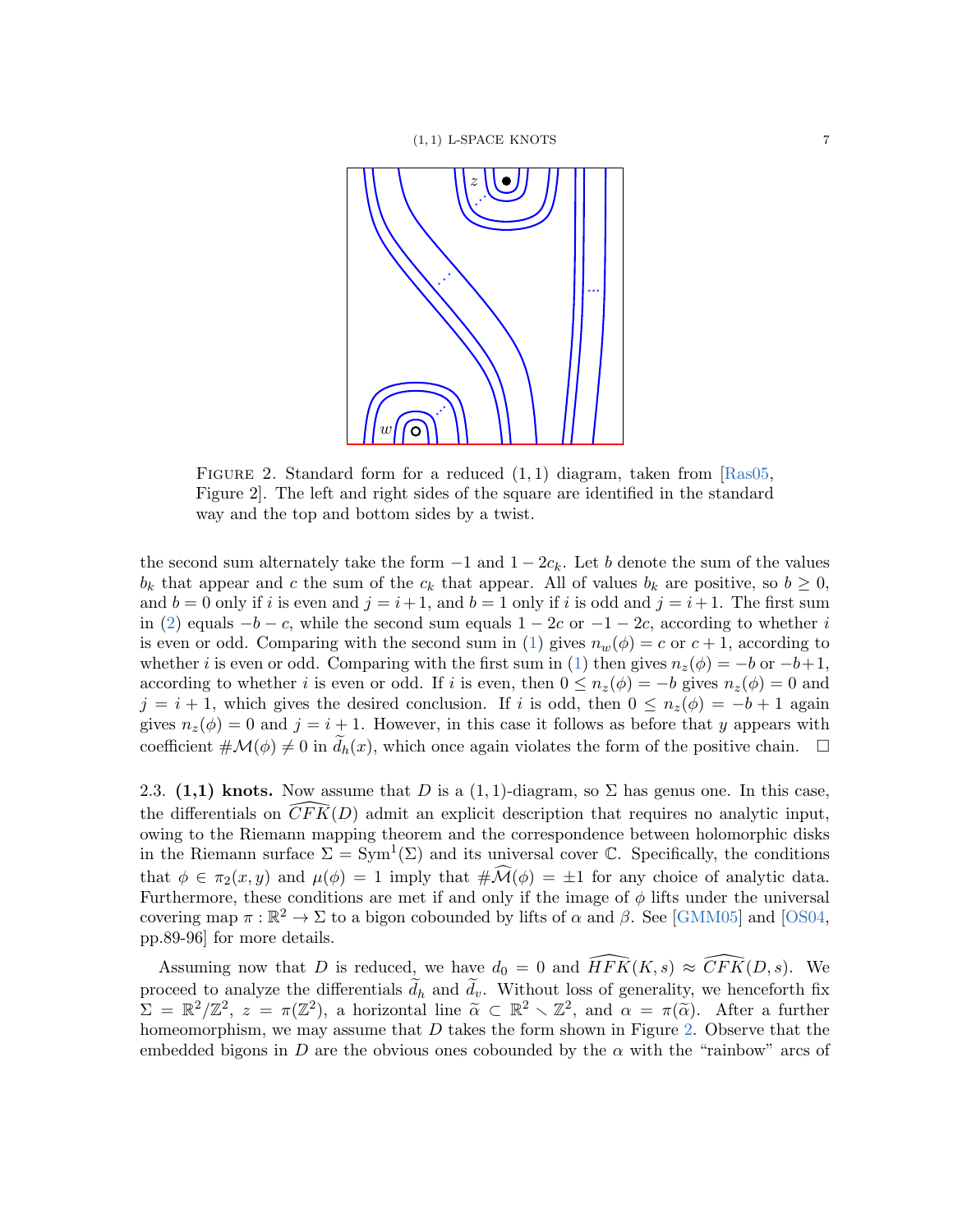β above w and below z. Coherence is the condition that when the β curve is oriented, all of the rainbow arcs around a fixed basepoint orient the same way. This makes it easy to check coherence from a diagram in standard form.

Let  $H^{\pm}$  denote the upper and lower half-planes bounded by  $\tilde{\alpha}$ . Choose a lift to  $\tilde{\alpha}$  of any point in  $\mathfrak{T}(D, s)$ . There exists a unique lift  $\widetilde{\beta}_s \subset \mathbb{R}^2$  that passes through it. The points of  $\tilde{\alpha} \cap \tilde{\beta}_s$  are in 1-1 correspondence with  $\mathfrak{T}(D, s)$  under  $\pi$ , and there are an odd number  $2n + 1$ of them, since  $\tilde{\alpha} \cdot \tilde{\beta}_s = \chi(\widehat{CFK}(D, s)) = 1$  with appropriate orientations on the curves. The curve  $\tilde{\beta}_s$  meets each half-plane in one closed ray and n compact arcs. These compact arcs cobound positive bigons  $\overline{D}_k^+ \subset H^+$  and negative bigons  $D_k^- \subset H^-$  with  $\tilde{\alpha}$  for  $k = 1, \ldots, n$ .<br>A positive bigon attains a local maximum, and its image under  $\pi$  is the top of one of the A positive bigon attains a local maximum, and its image under  $\pi$  is the top of one of the rainbow arcs above  $w$ . Consequently, it contains a lift of the bigon in  $D$  cobounded by that rainbow arc with  $\alpha$ . Thus,  $n_w(D_k^+)$  $\binom{+}{k} > 0$ , and similarly  $n_z(D_k^-)$  $\binom{-}{k} > 0$ , for all k. Lastly, the positive bigons go from their left-most corner to their right-most corner, and vice versa for the negative bigons.

<span id="page-7-0"></span>**Lemma 2.4.** If D is a reduced (1,1) diagram of K and  $\widehat{HFK}(K, s)$  is a positive chain, then

- (1)  $n_z(D_k^+)$  $(k<sup>+</sup>) = 0$  and  $n<sub>w</sub>(D<sub>k</sub><sup>-</sup>$ </sup>  $\binom{-}{k} = 0$  for all k;
- (2) the positive bigons are exactly the ones that contribute to  $\tilde{d}_v$ , the negative bigons are exactly the ones that contribute to  $d_h$ , and there are no other bigons; and
- (3) if  $\alpha$  and  $\beta$  are oriented so that  $\alpha \cdot \beta > 0$ , then  $\tilde{\alpha}$  and  $\beta_s$  induce coherent orientations on the boundaries of all of the bigons they cobound.

Proof. (1) The conditions of Lemma [2.3](#page-5-0) are met by each positive and negative bigon and its corners, since D is a reduced  $(1, 1)$  diagram and each positive and negative bigon is an embedded bigon in  $\mathbb{R}^2$ . The conclusion now follows from the last conclusion of Lemma [2.3](#page-5-0) and the remark about multiplicities just before this Lemma.

(2) The positive chain basis elements are homogeneous and in different bigradings, while generators are homogeneous. It follows that the positive chain basis is comprised of generators (up to sign). Suppose that there exists an embedded bigon with  $n_w = 0$  that goes from a lift of a generator x to a lift of a generator y in  $\tilde{\alpha} \cap \beta_s$ . Then it is the unique such bigon, and the coefficient of y in  $d_v(x)$  is non-zero. Moreover,  $d_v(x) = \pm y$ , because x and y are (signed) positive chain basis elements. By part (1), each of the n positive bigons contributes to  $d_v$ and connects a different pair of generators. Since  $\text{rk}\widehat{HFK}(K, s) = 2n + 1$ , positive bigons are precisely those that contribute to  $d_v$ . The same remarks apply to the negative bigons and  $d_h$ . Lemma [2.3](#page-5-0) shows that there are no other bigons.

(3) By part (2) and the remark just before the Lemma, it follows that the points of intersection between  $\tilde{\alpha}$  and  $\tilde{\beta}_s$  occur in the same order along these curves, up to reversal. Suppose that  $\alpha \cdot \beta > 0$ , so  $\tilde{\alpha} \cdot \beta_s = +1$ . Without loss of generality,  $\tilde{\alpha}$  orients from left to right. It suffices to check coherence on the boundary of the bigon with a corner at the leftmost point of intersection  $x \in \tilde{\alpha} \cap \tilde{\beta}_s$ . Note that x is a positive point of intersection, as the signs of the intersections alternate along  $\tilde{\alpha}$  and sum to  $+1$ . If there is no such bigon, then the conclusion is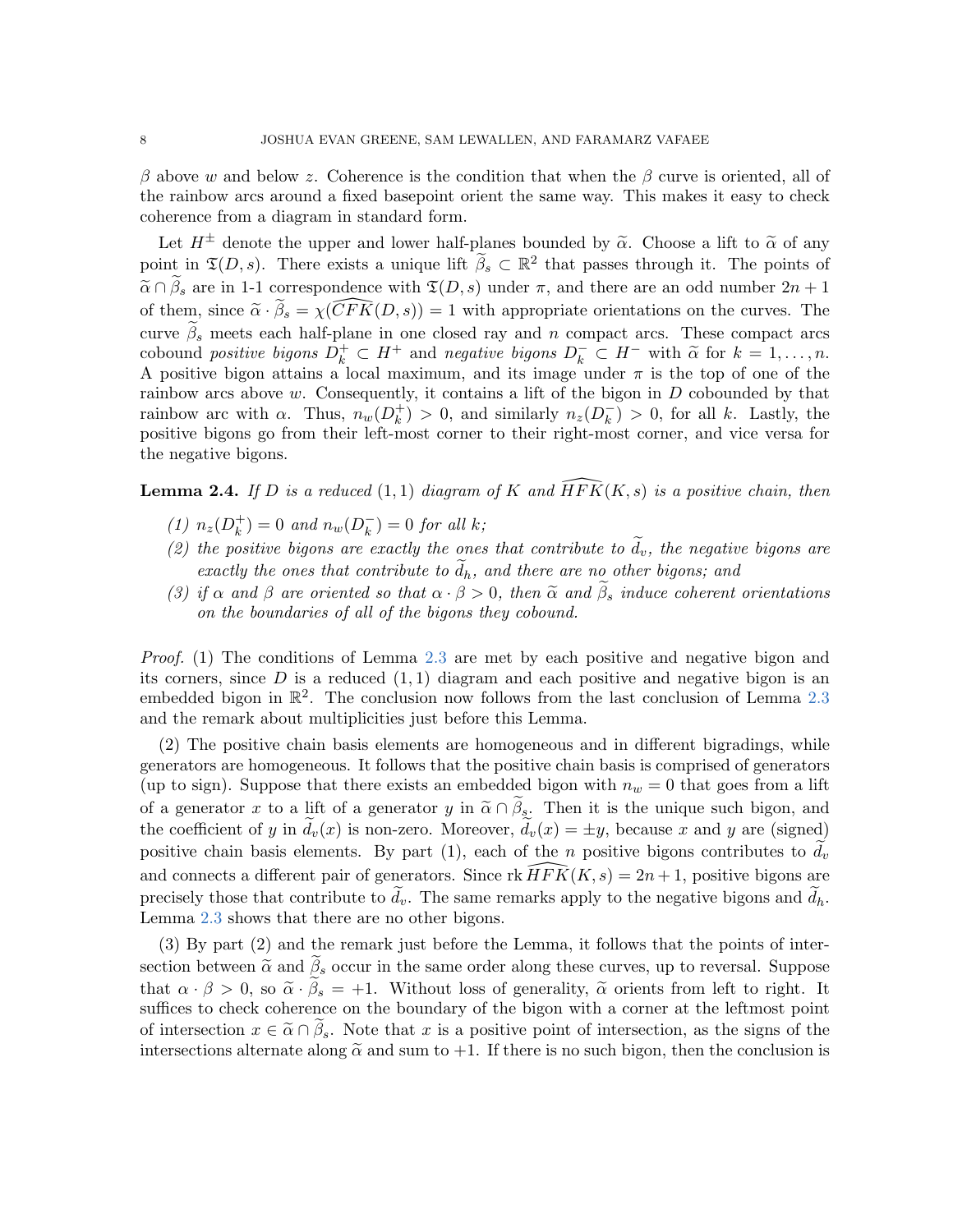automatic (and rk  $\overline{HFK}(K, s) = 1$  in this case). If there is a bigon, label its other corner y. If it is a positive bigon, then  $\widetilde{d}_h(x) = y$ , while  $\widetilde{d}_v(x) = 0$ , in violation of the form of  $\widehat{HFK}(K, s)$ . Therefore, it is a negative bigon, and its boundary is coherently oriented by  $\tilde{\alpha}$  and  $\tilde{\beta}_s$ .  $\square$ 

Drawing on the proof of Lemma [2.4,](#page-7-0) we make a definition and prove a converse.

<span id="page-8-0"></span>**Definition 2.5.** A curve  $\widetilde{\beta} \subset \mathbb{R}^2$  is **graphic** if its intersection points with  $\widetilde{\alpha}$  occur in the same or opposite orders along  $\tilde{\alpha}$  and  $\tilde{\beta}$ . It is positive if they occur in opposite orders and negative if they occur in the same order.

The bottom right picture in Figure [3](#page-10-0) displays a positive graphic curve. The reason for the terminology is that a curve  $\tilde{\beta} \subset \mathbb{R}^2$  is graphic iff there exists a homeomorphism of  $\mathbb{R}^2$  taking  $(\tilde{\alpha}, \tilde{\beta})$  to the pair consisting of the x-axis and the graph of an odd degree polynomial with all roots real and distinct. Its sign, positive or negative, is minus the sign of the leading coefficient of the polynomial.

<span id="page-8-1"></span>**Proposition 2.6.** If D is a reduced  $(1,1)$  diagram of K, then  $\widehat{HFK}(K, s)$  is a positive or a negative chain if and only if  $\tilde{\beta}_s$  is positive or negative graphic, respectively.

*Proof.* If  $HFK(K, s)$  is a positive chain, then Lemma [2.4](#page-7-0) parts (2) and (3) show that  $\beta_s$ is positive graphic. Conversely, suppose that  $\tilde{\beta}_s$  is positive graphic. Label the points of intersection in  $\tilde{\alpha} \cap \tilde{\beta}_s$  by  $x_1, \ldots, x_{2n+1}$  in the order they occur along  $\tilde{\alpha}$ . The only bigons cobounded by  $\tilde{\alpha}$  and  $\tilde{\beta}_s$  are the positive and negative bigons. This latter fact can be verified using the equivalent definition of a graphic curve mentioned after Definition [2.5.](#page-8-0) Therefore,

$$
\widetilde{d}_v(x_{2k}) = \delta_k \cdot x_{2k-1}, \quad \widetilde{d}_h(x_{2k}) = \epsilon_k \cdot x_{2k+1}, \quad \widetilde{d}_v(x_{2k-1}) = \widetilde{d}_h(x_{2k-1}) = 0,
$$

for all k and some  $\delta_k, \epsilon_k \in \{-1, 0, +1\}$ . A value  $\delta_k$  or  $\epsilon_k$  is 0 iff the corresponding bigon contains both z and w basepoints. Since

$$
H_*(\widehat{HFK}(K,s),\widetilde{d}_v) \approx \widehat{HF}(Y,i_v(s)) \approx \mathbb{Z} \quad \text{and} \quad H_*(\widehat{HFK}(K,s),\widetilde{d}_h) \approx \widehat{HF}(Y,i_h(s)) \approx \mathbb{Z},
$$

it follows that  $\delta_k, \epsilon_k \neq 0$  for all k, and  $\widehat{HFK}(K, s)$  is a positive chain. The corresponding statements for a negative chain and negative coherent diagram follow as well.

*Proof of Theorem [1.2.](#page-1-0)* Let D denote a reduced  $(1, 1)$ -diagram of K.

Suppose first that K is a positive L-space knot. Orient  $\alpha$  and  $\beta$  so that  $\alpha \cdot \beta > 0$ , and suppose that B is an embedded bigon in D. We must show that  $\alpha$  and  $\beta$  coherently orient  $\partial B$ . Suppose that the corners of B belong to  $\mathfrak{T}(s)$ , and let  $\widetilde{B}$  denote the lift of B to  $\mathbb{R}^2$  with corners in  $\tilde{\alpha} \cap \tilde{\beta}_s$ . We have  $\tilde{\alpha} \cdot \tilde{\beta}_s = +1$ . Since K is a positive L-space knot, Theorem [2.2](#page-4-1) implies that  $\widehat{HFK}(K, s)$  is a positive chain, and by Lemma [2.4\(](#page-7-0)3), the orientations on  $\widetilde{\alpha}$  and  $\beta_s$  coherently orient the boundaries of all of the bigons they cobound. In particular, they coherently orient  $\partial B$ , so  $\alpha$  and  $\beta$  coherently orient  $\partial B$ . Therefore, D is positive coherent.

Conversely, suppose that D is positive coherent. Orient  $\alpha$  and  $\beta$  so that  $\alpha \cdot \beta > 0$  and  $\tilde{\alpha}$ orients from left to right. Fix  $s \in \text{Spin}^c(K)$  and select any  $x \in \tilde{\alpha} \cap \tilde{\beta}_s$ . It is the endpoint of a closed ray of  $\tilde{\beta}_s$  oriented out of it. If this ray meets  $\tilde{\alpha}$  in another point, then let y denote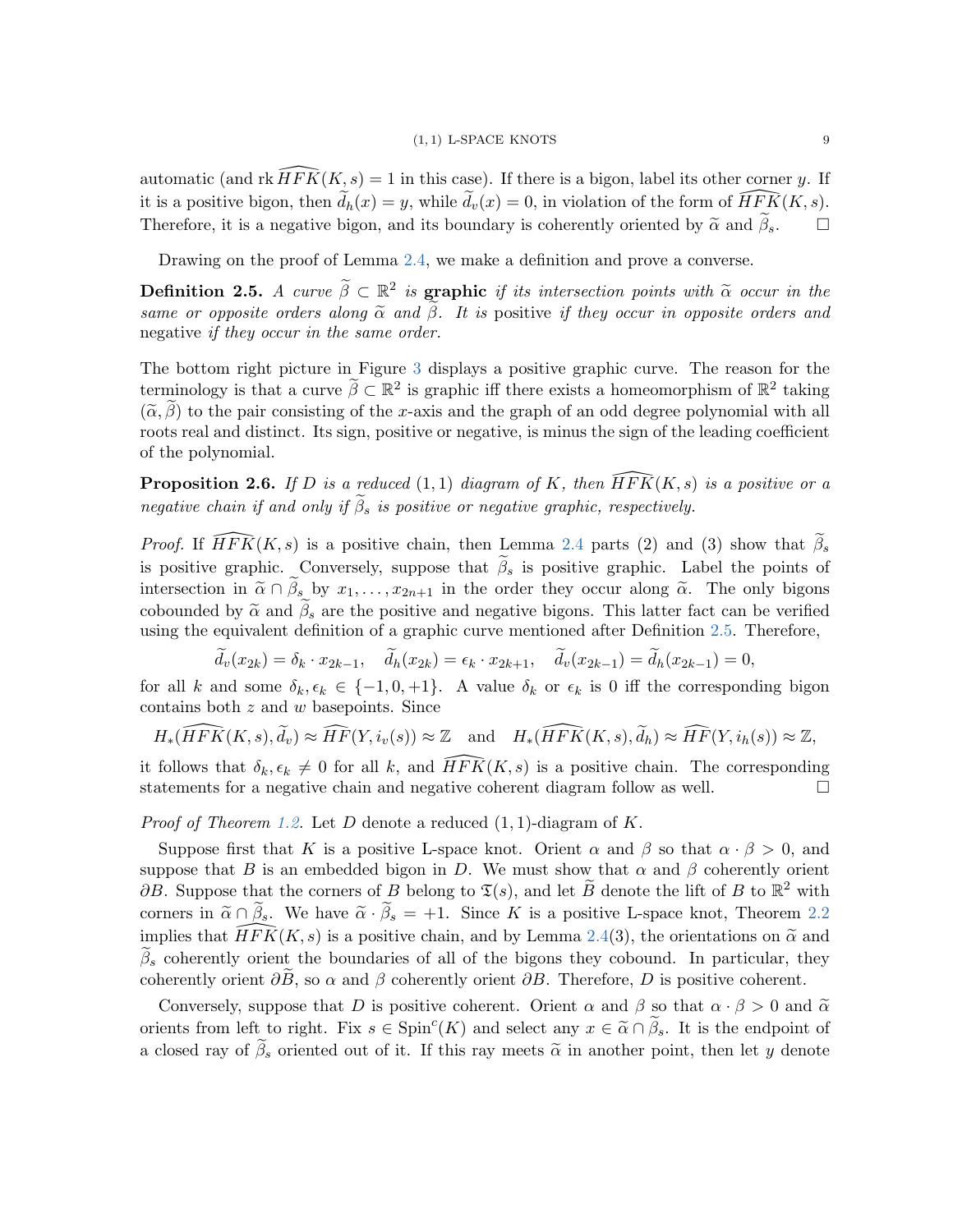the first such point. The arc of  $\tilde{\beta}_s$  from x to y cobounds a bigon  $\tilde{B}$  with  $\tilde{\alpha}$ . If y lies to the left of x, then  $\partial \widetilde{B}$  is incoherently oriented by  $\widetilde{\alpha}$  and  $\widetilde{\beta}_s$ . The arc of  $\widetilde{\beta}_s$  has an extremal (highest or lowest) point which lifts the extremal point of a rainbow arc. Projecting  $\hat{B}$  to  $D$ by  $\pi$ , it follows that this rainbow arc cobounds an embedded bigon with  $\alpha$  that is incoherently oriented by  $\alpha$  and  $\beta$ , a contradiction. Therefore, y lies to the right of x. It follows by induction that the points of  $\tilde{\alpha} \cap \tilde{\beta}_s$  occur in the opposite orders along  $\tilde{\alpha}$  and  $\tilde{\beta}_s$  with respect to these curves' orientations. It follows that  $\tilde{\beta}_s$  is graphic, and since  $\alpha \cdot \beta > 0$ , it is positive graphic. By Proposition [2.6,](#page-8-1)  $HFK(K, s)$  is a positive chain. Therefore,  $HFK(K)$  consists of positive chains, and  $K$  is a positive L-space knot by Theorem [2.2.](#page-4-1)

The corresponding statements for negative coherent diagrams and negative L-space knots follow by a similar argument.

## 3. 1-bridge braids.

<span id="page-9-0"></span>This section consists of two parts. The first is devoted to the proof of Theorem [1.4](#page-1-1) and its sign-refined version, Theorem [3.2.](#page-12-0) The second is a vignette on how Theorem [3.2](#page-12-0) pertains to solid torus fillings on 1-bridge braid exteriors. Specifically, we give a novel argument in Proposition [3.4](#page-14-0) to characterize the *Berge manifold* amongst 1-bridge braid exteriors.

3.1. **1-bridge braids are L-space knots.** We prepare by describing a reduced  $(1, 1)$ -diagram of a 1-bridge braid in a rational homology sphere.

Let  $\gamma \cup \delta \subset S^1 \times D^2$  denote a 1-bridge braid. Identify  $\partial (S^1 \times D^2)$  with the flat torus  $\Sigma$ in such a way that meridians  $\theta \times \partial D^2$  lift to horizontal lines and longitudes  $S^1 \times x$  lift to vertical lines under  $\pi : \mathbb{R}^2 \to \Sigma$ . Isotope  $\gamma$  rel endpoints into a geodesic on  $\Sigma$ , so that  $\pi^{-1}(\gamma)$ consists of parallel line segments in  $\mathbb{R}^2$  of some common slope  $s(\gamma) \in P^1(\mathbb{R})$ . Orient  $\gamma$  and write  $\partial \gamma = z - w$  so that in each lift of  $\gamma$  to  $\mathbb{R}^2$ , the lift of z lies below that of w.

Form a genus one rational homology sphere Y by gluing a solid torus V to  $S^1 \times D^2$  along their boundaries, and let K denote the image of  $\gamma \cup \delta$  in Y. Let  $\alpha$  denote a meridian of  $S^1 \times D^2$  and let  $\beta_0$  denote the curve to which the meridian of V attaches, which we take to be a geodesic. In meridian-longitude coordinates,  $\beta_0$  has some slope  $p/q \neq 0/1$ , and Y is homeomorphic to  $L(p,q)$  if  $p \neq 1$  and  $S^3$  otherwise. Assume that  $\alpha$  and  $\beta_0$  are disjoint from  $\partial \gamma$ . Isotope  $\beta_0$  by a finger-move along  $\gamma$  into a curve  $\beta_1$  disjoint from  $\gamma$ . Observe that  $(\Sigma, \alpha, \beta_1, z, w)$  is a doubly-pointed Heegaard diagram for  $K \subset Y$ . Put it into reduced form by further isotoping  $\beta_1$  so as to eliminate all bigons that do not contain basepoints, one by one, resulting in a curve  $\beta_2$ . Let  $D = (\Sigma, \alpha, \beta_2, z, w)$  denote the resulting reduced diagram of  $K \subset Y$ . Figure [3](#page-10-0) exhibits this procedure for the inclusion of the 1-bridge braid  $K(7, 4, 2)$  into  $S<sup>3</sup>$ , the pretzel knot  $P(-2,3,7)$ . The notation derives from the braid presentation of 1-bridge braids; see [\[Ber91,](#page-15-5) [Gab90,](#page-15-6) [Wu04\]](#page-16-4). The 1-bridge braid  $K(\omega, b, m)$  denotes the closure of the braid word  $(\sigma_b \sigma_{b-1} \cdots \sigma_1)(\sigma_{\omega-1} \sigma_{\omega-2} \cdots \sigma_1)^m$  in  $S^1 \times D^2$ , where the  $\sigma_i$  are the generators of the braid group  $B_w$ . Note that  $K(\omega, b, m)$  and  $K(\omega, b, m + \omega)$  differ by a full twist, so there is a diffeomorphism of the solid torus that carries one to the other. Therefore, we may assume that  $0 \leq m < w$ .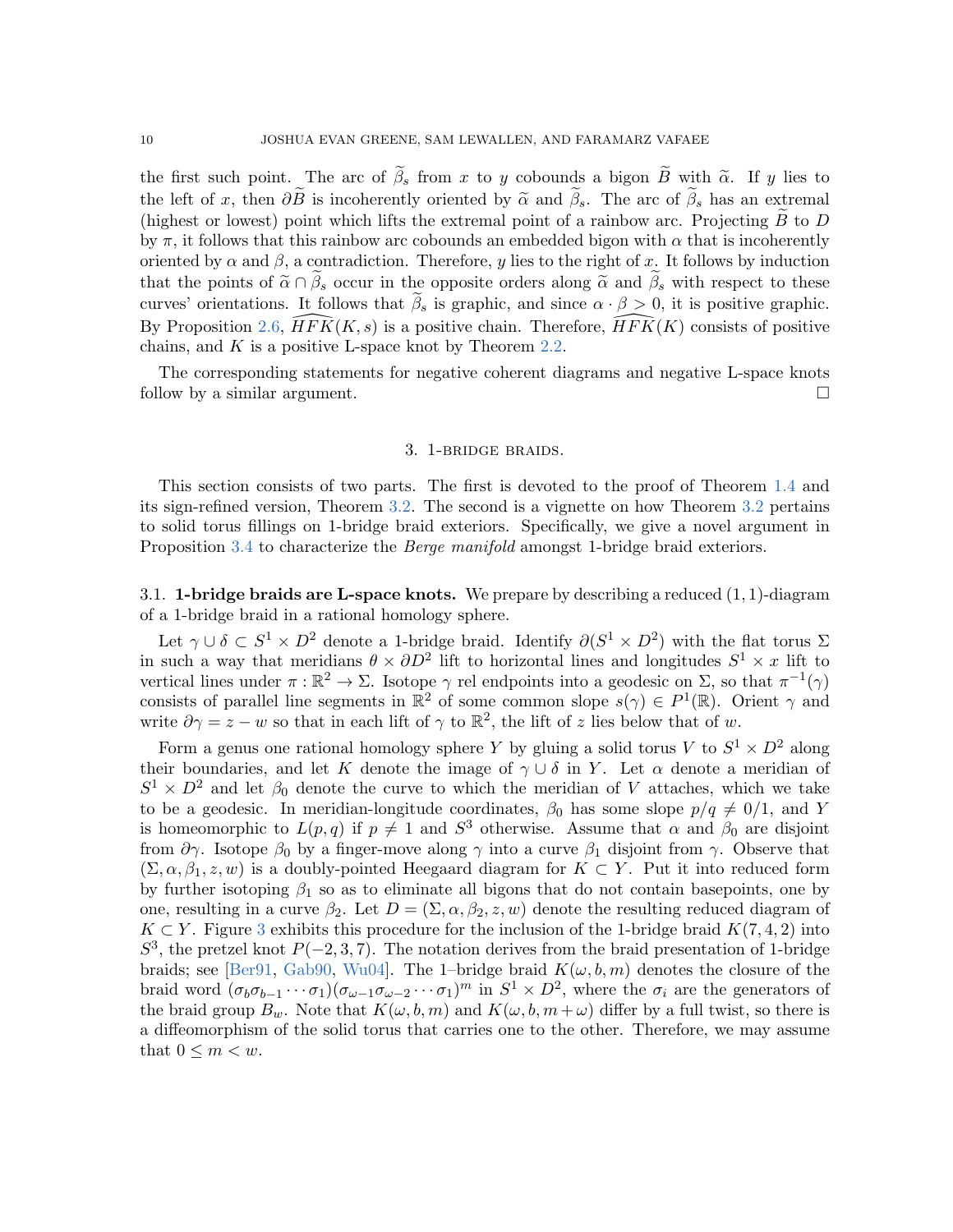

<span id="page-10-0"></span>FIGURE 3. Constructing a positive coherent diagram of  $P(-2, 3, 7)$ , the inclusion of  $K(7, 4, 2)$  into  $S<sup>3</sup>$ . Moving from left to right illustrates the procedure described in the proof of Theorem [1.2.](#page-1-0) At top are diagrams on  $\Sigma$  and at bottom their lifts to  $\mathbb{R}^2$ . The bigons at bottom right are shaded for emphasis.

A pair of distinct slopes  $s_1, s_2 \in P^1(\mathbb{Q})$  determines an interval  $[s_1, s_2] \subset P^1(\mathbb{Q})$  oriented from  $s_1$  to  $s_2$  in the counterclockwise sense; thus,  $[s_1, s_2] \cup [s_2, s_1] = P^1(\mathbb{Q})$  and  $[s_1, s_2] \cap [s_2, s_1] =$  $\{s_1, s_2\}.$ 

<span id="page-10-1"></span>**Proposition 3.1.** The diagram D is coherent. Furthermore, it is positive if  $s(\gamma) \in [0, p/q]$ and negative if  $s(\gamma) \in [p/q, 0].$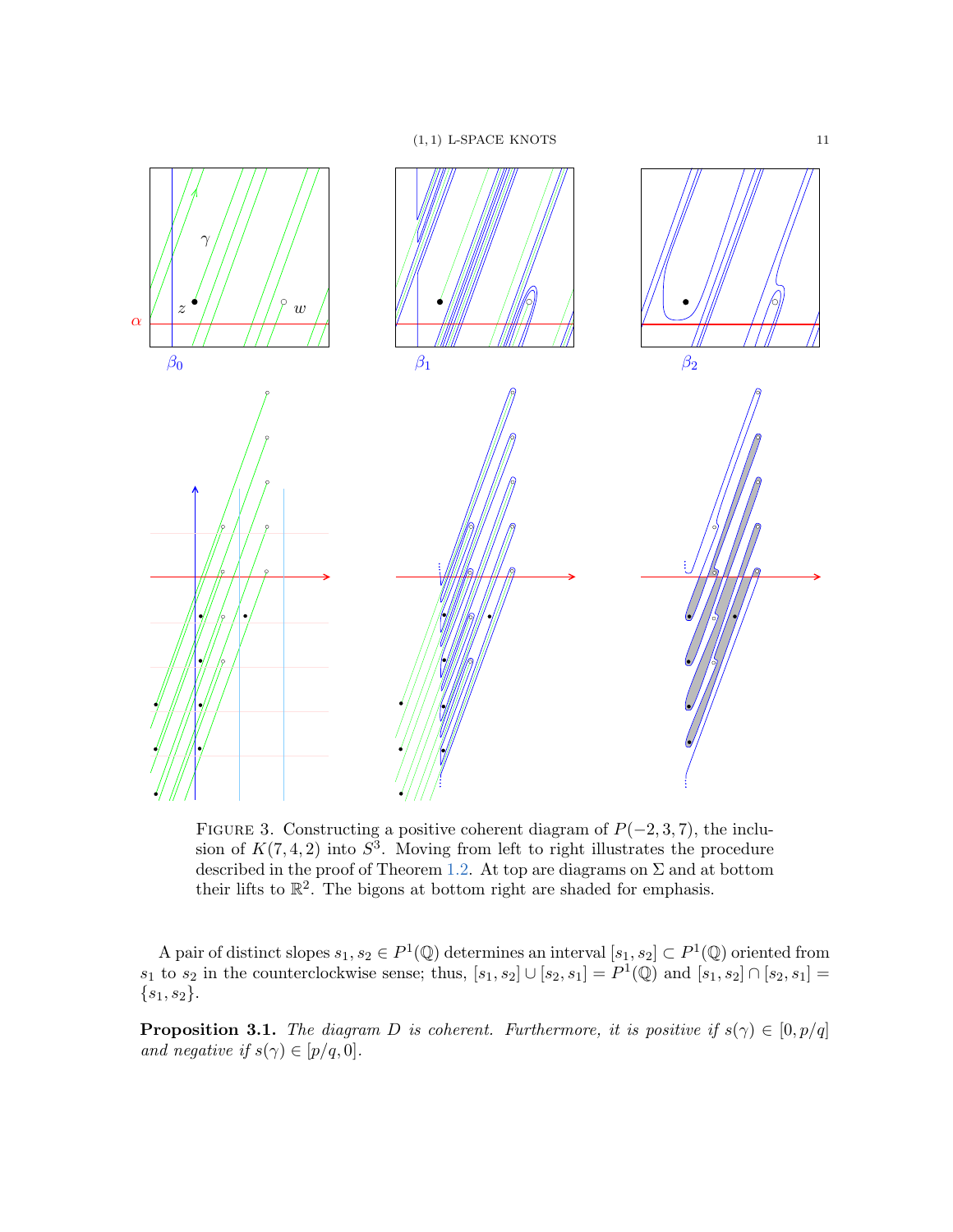Note that Proposition [3.1](#page-10-1) does not characterize the sign of the coherence in terms of  $s(\gamma)$ . Theorem [3.2](#page-12-0) does so in terms of the *slope interval*, and its proof relies on Proposition [3.1.](#page-10-1)

*Proof.* Choose lifts of  $\alpha$  and  $\beta_0$  to  $\mathbb{R}^2$ . They meet in a single point of intersection  $x_1$ . Consider the lifts of  $\gamma$  that meet both  $\tilde{\alpha}$  and  $\beta_0$  and in that order relative to their lifted orientations. Observe that these lifts meet the same component of  $\tilde{\alpha} - x_1$ . Label the points of intersection between these lifts and  $\tilde{\alpha}$  by  $y_2, \ldots, y_n$  in the order that they appear along this component, moving away from  $x_1$ . The isotopy from  $\beta_0$  to  $\beta_1$  lifts to one from  $\beta_0$  to  $\beta_1$ . Nearby each  $y_i$ is a pair of intersection points  $x_{2i}, x_{2i+1}$  between  $\tilde{\alpha}$  and  $\beta_1$ . The points  $x_1, \ldots, x_{2n+1}$  occur<br>in that order clare bath  $\tilde{\beta}$  and  $\tilde{\beta}$ . Thus,  $\tilde{\beta}$  is graphic. The interve from  $\beta$  to  $\beta$  lift in that order along both  $\tilde{\alpha}$  and  $\tilde{\beta}_1$ . Thus,  $\tilde{\beta}_1$  is graphic. The isotopy from  $\beta_1$  to  $\beta_2$  lifts to one from  $\beta_1$  to  $\beta_2$ . Each elimination of a bigon eliminates a pair of intersection points that are consecutive along both  $\tilde{\alpha}$  and  $\beta_1$ . Therefore, the intersection points between  $\tilde{\alpha}$  and  $\beta_2$  are a subset of those between  $\tilde{\alpha}$  and  $\beta_1$ , and they occur in the same order along  $\tilde{\alpha}$  and  $\beta_2$ . It follows that  $\beta_2$  is graphic, as well. Furthermore,  $\beta_2$  is positive graphic if the x-coordinates of  $x_1, \ldots, x_{2n+1}$  decrease with index and negative graphic if they increase with index. This is the case if  $s(\gamma)$  belongs to  $[0, p/q]$  or in  $[p/q, 0]$ , respectively. In particular, it is independent of the choice of lift of  $\beta_2$ . Thus, all lifts of  $\beta_2$  are  $\varepsilon$ -graphic for the same choice of sign  $\varepsilon$ . It follows that  $D$  is coherent, and the sign-refined statement follows as well.  $\Box$ 

## *Proof of Theorem [1.4.](#page-1-1)* Immediate from Proposition [3.1](#page-10-1) and Theorem [1.2.](#page-1-0)

We proceed to sharpen the statement of Theorem [1.4.](#page-1-1) To do so, we introduce the notion of a strict 1-bridge braid and its basic invariants: the winding number and slope interval. Choose the lift of  $\gamma$  with one endpoint at  $(0,0)$ . Its other endpoint takes the form  $(t,\omega) \in \mathbb{R} \times \mathbb{Z}$ . We have  $\omega > 0$  by our convention on the basepoints, and t is not a proper divisor of  $\omega$ . Moreover,  $\omega$  is an invariant of the isotopy type of K, since  $[K] = \omega \cdot [S^1 \times x] \in H_1(S^1 \times D^2; \mathbb{Z})$ . This is the *winding number*  $\omega(K)$ .

Consider the sweep-out of line segments with one endpoint at  $(0, 0)$  and the other endpoint varying along line  $y = \omega$ . There exists a maximal slope interval  $I(\gamma) \subset P^1(\mathbb{Q})$  containing  $s(\gamma)$ and so that the sweep-out of line segments through slopes in  $I(\gamma)$  contains no lattice point in its interior. If  $\omega = 1$ , then  $I(\gamma) = P^1(\mathbb{Q}) \setminus \{0\}$ , and otherwise  $I(\gamma) = [s_{-}(\gamma), s_{+}(\gamma)]$  with  $s_-(\gamma) \leq s_+(\gamma)$ . The sweep-out descends to an isotopy through 1-bridge braids with slopes in the interior of  $I(\gamma)$ . If a line segment of slope  $s_{\pm}(\gamma)$  has endpoint  $(q,\omega) \in \mathbb{Z}^2$ , then write  $(q,\omega) = (dq', d\omega')$ , where  $d = \gcd(q,\omega)$ . Let  $\mu$  denote the meridian of the torus knot  $T(q',\omega')$ and  $\lambda$  the surface framing, oriented so that  $\mu \cdot \lambda = +1$ . If  $d = 1$ , then K is isotopic to the torus knot  $T(q,\omega)$ , and if  $d > 1$ , then K is isotopic to the  $(d\lambda \pm \mu)$ -cable of  $T(q',\omega')$ , where the sign is positive or negative if the slope of the line segment is  $s_{+}(\gamma)$  or  $s_{-}(\gamma)$ , respectively. We call such a cable an *exceptional cable of a torus knot*. Otherwise, if no line segment has endpoint  $(q,\omega) \in \mathbb{Z}^2$ , then we call K a strict 1-bridge braid (and justify the terminology in Corollary [3.3\)](#page-13-0). In this case, there exists a unique  $m \in \mathbb{Z}$  so that  $m < t < m+1$ , and  $s_-(\gamma)$ and  $s_{+}(\gamma)$  are consecutive terms in the Farey sequence of fractions from  $\omega/(m+1)$  to  $\omega/m$ whose denominators are bounded by  $|m|$  when expressed in lowest terms.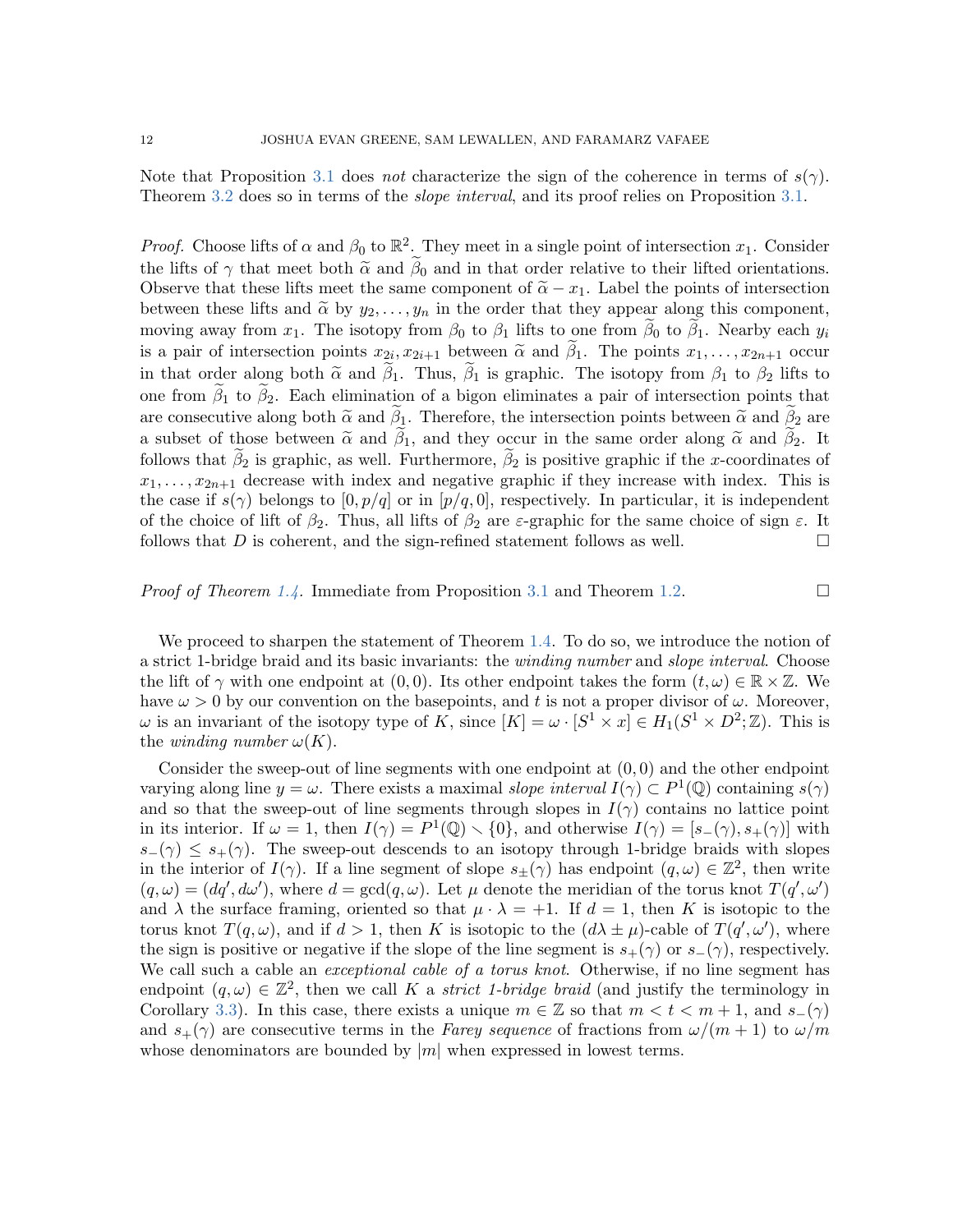

<span id="page-12-1"></span>FIGURE 4. At left, a braid with closure the 1-bridge braid  $K(7, 4, 2) \subset S^1 \times D^2$ . The bold points suggest its decomposition into the form  $\gamma \cup \delta$ . At right, a sweepout of arcs in  $\mathbb{R}^2$  indicating that  $I(\gamma) = [5/2, 3]$ . The bold points arise in the proof of Proposition [3.4.](#page-14-0)

For the following result, assume  $p > q \ge 0$  are coprime integers, and let  $L(1,0)$  denote  $S^3$ . A simple knot in  $L(p,q)$  is a  $(1,1)$  knot whose defining arcs are contained in meridian disks in the respective Heegaard solid tori, where the disks' boundaries meet in  $p$  transverse points of intersection. We permit the degenerate case that the the cable arc  $\gamma$  is a simple closed curve and the bridge  $\delta$  is a point, in which case the simple knot is an unknot. Equivalently, a simple knot is a knot admitting a (1, 1) diagram in which all points of intersection between  $\alpha$  and  $\beta$ have the same sign. Note that every simple knot is a 1-bridge braid: to see this, push one of the defining arcs onto the Heegaard torus.

<span id="page-12-0"></span>**Theorem 3.2.** The inclusion of a strict 1-bridge braid  $\gamma \cup \delta \subset S^1 \times D^2$  into  $L(p,q)$  is

- (1) a positive L-space knot iff  $s_-(\gamma) \in [0, p/q]$ ;
- (2) a negative L-space knot iff  $s_+(\gamma) \in [p/q, 0]$ ; and
- (3) a simple knot iff  $p/q \in I(\gamma)$ .

For example, the inclusion of  $K(7, 4, 2)$  into  $L(p, q)$  is a simple knot iff  $p/q \in [5/2, 3]$ .

*Proof of Theorem [3.2.](#page-12-0)* The reverse directions of  $(1)$  and  $(2)$  follow from Proposition [3.1](#page-10-1) and Theorem [1.2.](#page-1-0)

For the forward directions, suppose first that  $s_+(\gamma) \in (0, p/q)$ . Write  $s_+(\gamma) = r/s$  in lowest terms,  $s > 0$ . As before, let  $\tilde{\gamma}$  denote the lift of  $\gamma$  with one endpoint at  $(0,0)$  and the other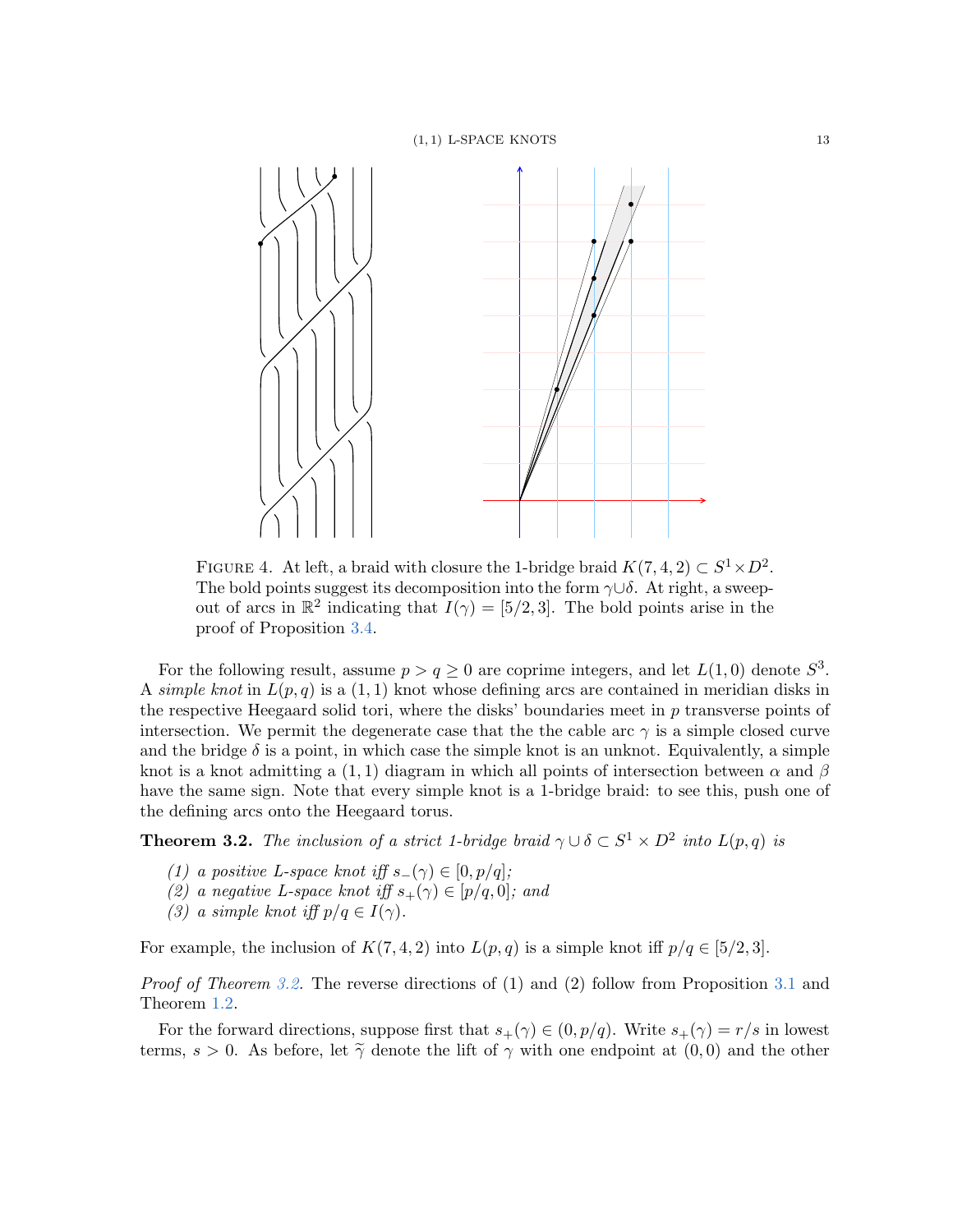at  $(t, \omega) \in \mathbb{R} \times \mathbb{Z}$ . Note that  $\omega > |r|$ . Let  $\widetilde{\alpha} \subset \mathbb{R}^2 \setminus \mathbb{Z}^2$  denote a horizontal line that separates  $(s, r)$  from  $(t, \omega)$ , and let  $\widetilde{\beta}_0 \subset \mathbb{R}^2 \setminus \mathbb{Z}^2$  denote a line of slope  $p/q$  that separates  $(s, r)$  from (0,0). Then  $\tilde{\alpha}$ ,  $\tilde{\beta}_0$ , and  $\tilde{\gamma}$  intersect in pairs, and since  $r/s \in (0, p/q)$ , they cobound a triangle containing  $(s, r)$  in its interior. See Figure [5\(](#page-14-1)a).

Follow the procedure for producing a coherent diagram D for  $K \subset Y$  using the curves  $\alpha = \pi(\tilde{\alpha}), \beta_0 = \pi(\tilde{\beta}_0) \subset \Sigma$ . The isotopy from  $\beta_0$  to  $\beta_1$  captures  $(s, r)$  in a negative bigon and  $(t, \omega)$  in a positive bigon in  $(\mathbb{R}^2, \tilde{\alpha} \cup \tilde{\beta}_1)$ . See Figure [5\(](#page-14-1)b). These points remain in bigons of the respective types following the isotopy from  $\tilde{\beta}_1$  to  $\tilde{\beta}_2$ . It follows that  $\widehat{HFK}(K, s)$  is a positive chain of rank greater than one for the spin<sup>c</sup> structure s corresponding to the pair of lifts  $\tilde{\alpha}, \tilde{\beta}_2$ . Thus, K is not a negative L-space knot, which gives the forward direction of (2). The forward direction of (1) follows the same line of reasoning.

Since a simple knot is both a positive and a negative L-space knot, the forward direction of (3) follows. Finally, taking a 1-bridge presentation of K in which  $\gamma$  has slope  $p/q$  results in a diagram D of a simple knot, and the reverse direction of (3) follows.

The following result recovers the isotopy classification of 1-bridge braids from Theorem [3.2.](#page-12-0) Compare [\[Gab90,](#page-15-6) Proposition 2.3], which does so in terms of braid parameters.

<span id="page-13-0"></span>**Corollary 3.3.** If  $K = \gamma \cup \delta \subset S^1 \times D^2$  is a strict 1-bridge braid, then the slope interval  $I(\gamma)$ is an invariant of the isotopy type of  $K$ . Its isotopy type is determined by its slope interval and winding number, and  $K$  is not isotopic to a torus knot or an exceptional cable thereof.

Proof. The slope interval is characterized by Theorem [3.2](#page-12-0) as the set of surgery slopes for which K includes as a simple knot, so it is an isotopy invariant. It and the winding number together determine a sweep-out of arcs which in turn specify the isotopy type of  $K$ . If  $K$  is a strict 1-bridge braid, then it does not include as a simple knot in any lens space of order  $|\omega(K)|$  or less. However, every torus knot  $T(q,\omega) \subset S^1 \times D^2$  and exceptional cable thereof includes as an unknot in the lens space obtained by  $(\omega/q)$ -filling on the outer torus.

3.2. Solid torus fillings. Gabai proved that a knot in the solid torus with a non-trivial solid torus surgery is a 1-bridge braid in [\[Gab90\]](#page-15-6), and Berge classified them in [\[Ber91\]](#page-15-5). Berge found that, up to mirroring,  $K(7, 4, 2)$  is the unique strict 1-bridge braid that admits more than one such surgery. Its exterior is known as the Berge manifold. Menasco and Zhang studied 1-bridge braids whose exteriors admit a solid torus filling on the *outer* torus in  $[MZ01]$ , and Wu classified them in [\[Wu04\]](#page-16-4).

We indicate a line of approach towards Wu's result using Theorem [3.2.](#page-12-0) Suppose that  $K$  is a 1-bridge braid in  $S^1 \times D^2$  and  $(p/q)$ -filling on its outer torus is a solid torus; equivalently, the inclusion of K into  $L(p,q)$  is a knot with solid torus exterior. A knot in  $L(p,q)$  has a solid torus exterior if and only if it is simple and homologous to the oriented core of a Heegaard solid torus. Since [K] equals  $\omega$  times a generator of  $H_1(S^1 \times D^2; \mathbb{Z})$ , the uniqueness of genus one Heegaard splittings of  $L(p,q)$  implies that either

<span id="page-13-1"></span>(3) 
$$
(a) \quad \omega \equiv \pm 1 \pmod{p} \quad \text{or} \quad (b) \quad \omega \cdot q \equiv \pm 1 \pmod{p};
$$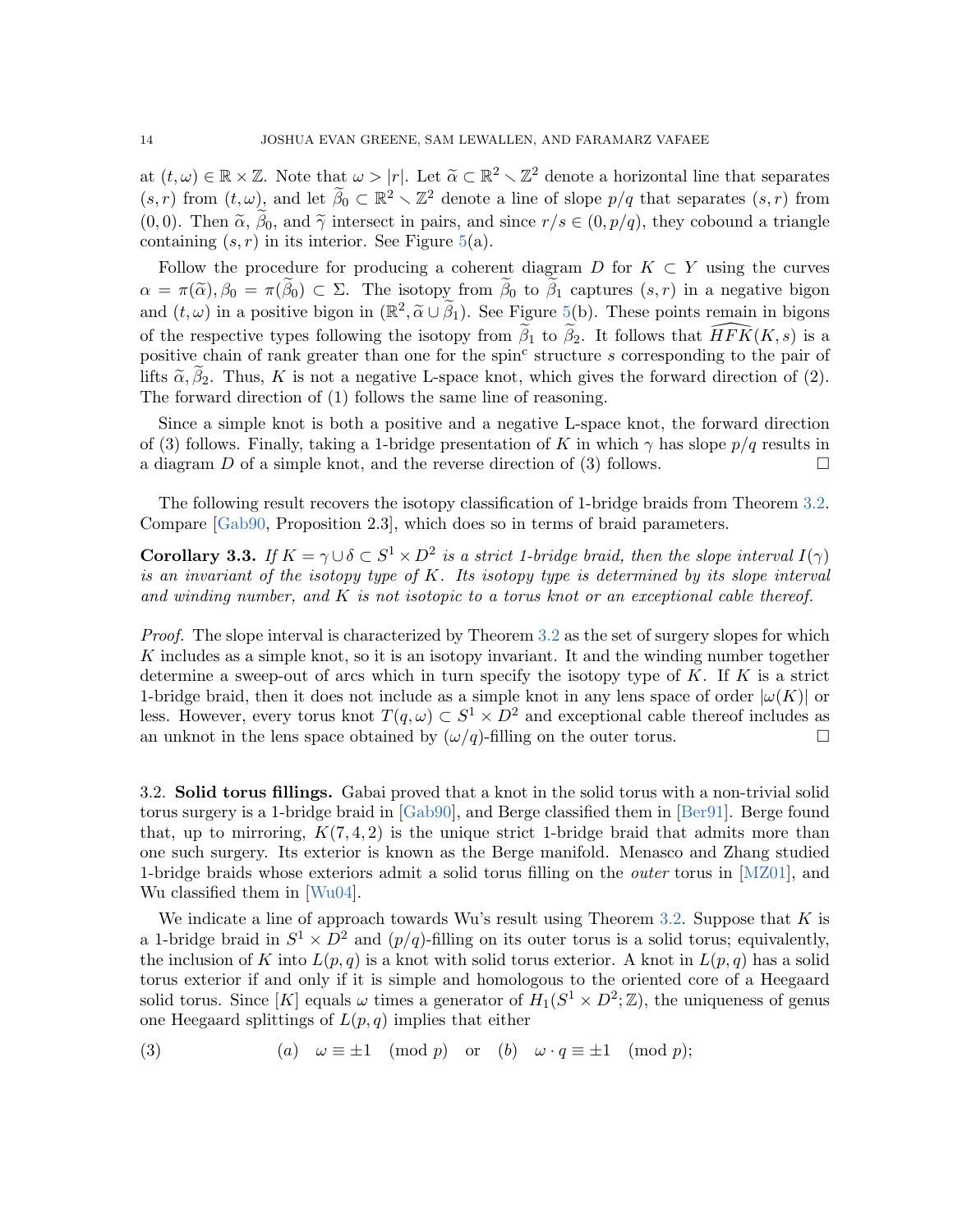

<span id="page-14-1"></span>FIGURE 5. Capturing a lattice point.

the  $2 \times 2$  possibilities correspond to the two Heegaard solid tori and the two orientations. Therefore, Theorem [3.2](#page-12-0) reduces the problem Wu solved to one about lattice points. However, it appears to require considerable effort to extract Wu's result from it. Nevertheless, we can quickly derive the following characterization of the Berge manifold:

<span id="page-14-0"></span>**Proposition 3.4.** Up to mirroring, the knot  $K(7, 4, 2)$  is the unique strict 1-bridge braid whose exterior admits three distinct solid torus fillings on the outer torus.

Wu points out that this result follows from the work of Berge and Gabai, which is an amusing exercise  $[Wu04, \, \S4(1)]$  $[Wu04, \, \S4(1)]$ . By contrast, we deduce Proposition [3.4](#page-14-0) from Theorem [3.2](#page-12-0) and the uniqueness of genus one Heegaard splittings of lens spaces.

Given linearly independent  $v, w \in \mathbb{Z}^2$ , let  $\Delta(v, w)$  denote the triangle with vertices 0, v, w. It is empty if it contains no lattice points besides its vertices, i.e.  $\{v, w\}$  is a basis of  $\mathbb{Z}^2$ .

*Proof.* Suppose that  $K \subset S^1 \times D^2$  is a strict 1-bridge braid with winding number  $\omega$  and slope interval  $[b/d, a/c] \subset (\omega/(m+1), \omega/m)$ ,  $m \in \mathbb{Z}$ . Let X denote the exterior of K. Suppose that  $(p/q)$ -Dehn filling on the outer torus of X is a solid torus. Thus,  $p/q \in [b/d, a/c]$ , and one of the congruences in [\(3\)](#page-13-1) holds.

If [\(3\)](#page-13-1)(b) holds, then there must exist  $s \in \mathbb{Z}$  so that  $\Delta((s,\omega),(p,q))$  is empty. If  $p/q \in$  $(b/d, a/c)$ , then this triangle contains  $(c, a)$  if  $s \leq m$  and  $(d, b)$  if  $s \geq m + 1$ . Therefore, we must have  $p/q \in \{a/c, b/d\}$ . Furthermore,  $s = m$  if  $p/q = a/c$  and  $s = m + 1$  if  $p/q = b/d$ .

If instead  $p > \omega$ , then it follows that [\(3\)](#page-13-1)(a) holds, and we obtain  $\omega = p - 1$ . Furthermore,  $(q, \omega + 1) = (q, p)$  is in the cone bounded by the rays from  $(0, 0)$  through  $(d, b)$  and  $(c, a)$ . Since  $m+1 \leq \omega$ , it follows that  $(q, \omega + 1) = (m+1, \omega + 1)$ . Moreover,  $(m+1)/(\omega + 1)$  is the mediant of  $d/b$  and  $c/a$ , meaning that  $a + b = \omega + 1$  and  $c + d = m + 1$ .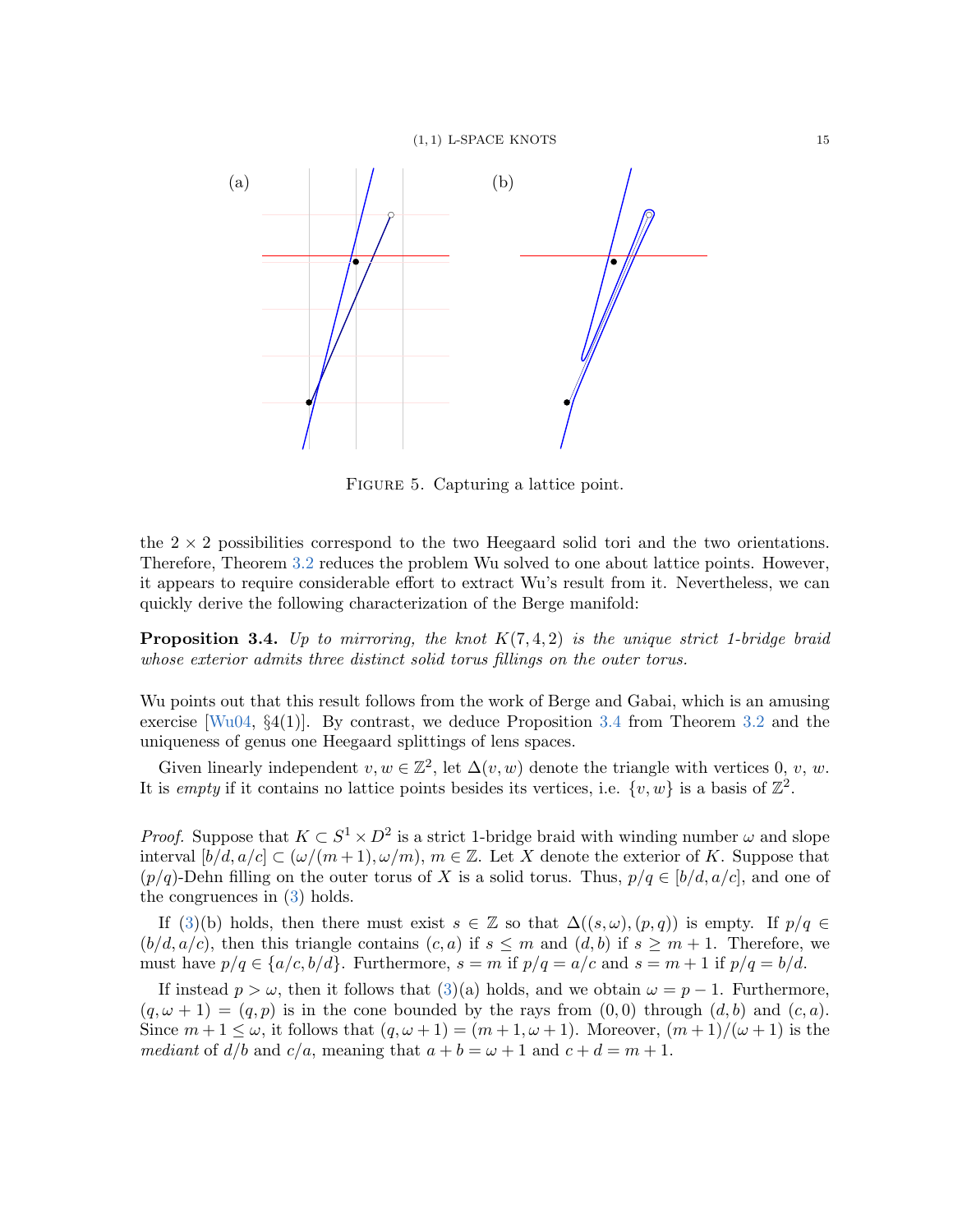Hence, if X has three distinct solid torus fillings, then they have slopes  $a/c$ ,  $b/d$ , and  $(a + b)/(c + d)$  (in conformity with the cyclic surgery theorem [\[CGLS87\]](#page-15-11)). We assume this going forward.

Suppose that  $(3)(b)$  $(3)(b)$  holds for both  $b/d$  and  $a/c$ . It follows that all lattice points interior to  $\Delta((m,\omega),(m+1,\omega))$  fall on the rays generated by  $(d,b)$  and  $(c,a)$ . In particular,  $(m,\omega-1)$  is a multiple of exactly one of these two points, meaning that  $\omega \equiv 1 \pmod{e}$  for a unique value  $e \in \{a, b\}$ . Thus, [\(3\)](#page-13-1)(a) holds for whichever of  $b/d$  and  $a/c$  has numerator different from e.

On the other hand, if [\(3\)](#page-13-1)(a) holds for some  $p/q \in \{a/c, b/d\}$ , then it must hold with the sign +1, since otherwise one of a or b divides the other, a contradiction. Since  $(m, \omega - 1)$  is the unique lattice point in  $\Delta((m,\omega),(m+1,\omega))$  with its y-coordinate, it follows that it is a multiple of  $(q, p)$ . Thus,  $(3)(a)$  $(3)(a)$  holds for at most one of  $a/c, b/d$ .

In total,  $(3)(a)$  $(3)(a)$  holds for one of  $a/c$ ,  $b/d$  and  $(3)(b)$  holds for the other. Applying the linear map  $(x, y) \mapsto (y - x, y)$  exchanges K with its mirror (see [\[Wu04,](#page-16-4) §4]). Thus, we may assume that [\(3\)](#page-13-1)(a) holds for  $a/c$  and (3)(b) for  $b/d$ . We have  $k \cdot (c, a) = (m, \omega - 1)$  for some  $k \in \mathbb{Z}$ ,  $k > 0$ . Since  $(m + 1, \omega + 1) = (c, a) + (d, b)$ , we obtain  $(m + 1, \omega + 1) = k \cdot (c, a) + (1, 2)$ , and so  $(k-1) \cdot (c, a) + (1, 2) = (d, b)$ . Hence

$$
1 = \begin{vmatrix} d & b \\ c & a \end{vmatrix} = \begin{vmatrix} 1 & 2 \\ c & a \end{vmatrix} = a - 2c \quad \text{and} \quad 1 = \begin{vmatrix} m+1 & \omega \\ d & b \end{vmatrix} = \begin{vmatrix} m+1 & \omega+1 \\ d & b \end{vmatrix} + d = -1 + d.
$$

We deduce in turn that  $d = 2, k = 2, c = 1, a = 3, b = 5, \omega = 7, \text{ and } m = 2.$  Since  $(7/3, 5/2, 3/1, 7/2)$  is the Farey sequence of fractions between  $\omega/(m+1)$  and  $\omega/m$ , the slope interval of K is  $[5/2, 3/1]$ , and it has winding number 7. See Figure [4.](#page-12-1) These invariants specify  $K \simeq K(7, 4, 2).$ 

#### **REFERENCES**

- <span id="page-15-1"></span>[Ber] John Berge, Some knots with surgeries yielding lens spaces, Unpublished manuscript.
- <span id="page-15-5"></span>[Ber91]  $\qquad \qquad \qquad$ , The knots in  $D^2 \times S^1$  which have nontrivial Dehn surgeries that yield  $D^2 \times S^1$ , Topology Appl. 38 (1991), no. 1, 1–19.
- <span id="page-15-8"></span>[BBCW12] Michel Boileau, Steven Boyer, Radu Cebanu, and Genevieve S. Walsh, Knot commensurability and *the Berge conjecture, Geom. Topol.* **16**  $(2012)$ , no. 2, 625–664.
- <span id="page-15-11"></span>[CGLS87] Marc Culler, C. McA. Gordon, J. Luecke, and Peter B. Shalen, Dehn surgery on knots, Ann. of Math. 125 (1987), no. 2, 237-300.
- <span id="page-15-6"></span>[Gab90] David Gabai, 1-bridge braids in solid tori, Topology Appl. 37 (1990), no. 3, 221–235.
- <span id="page-15-3"></span>[GMM05] Hiroshi Goda, Hiroshi Matsuda, and Takayuki Morifuji, Knot Floer homology of (1, 1)-knots, Geometriae Dedicata 112 (2005), no. 1, 197–214.
- <span id="page-15-4"></span>[Hed11] Matthew Hedden, On Floer homology and the Berge conjecture on knots admitting lens space surgeries, Trans. Amer. Math. Soc. 363 (2011), no. 2, 949–968.
- <span id="page-15-2"></span>[HLV14] Jennifer Hom, Tye Lidman, and Faramarz Vafaee, Berge-Gabai knots and L-space satellite operations, Algebr. Geom. Topol. 14 (2014), no. 6, 3745–3763.
- <span id="page-15-0"></span>[Juh15] András Juhász, A survey of Heegaard Floer homology, New ideas in low dimensional topology, vol. 56, World Sci. Publ., Hackensack, NJ, 2015, pp. 237–296.
- <span id="page-15-7"></span>[Krc] David Krcatovich, Private communication.
- <span id="page-15-10"></span>[MZ01] William Menasco and Xingru Zhang, Notes on tangles, 2-handle additions and exceptional Dehn fillings, Pacific J. Math. 198 (2001), no. 1, 149–174.
- <span id="page-15-9"></span>[OS04] Peter Ozsváth and Zoltán Szabó, *Holomorphic disks and knot invariants*, Adv. Math. 186 (2004), no. 1, 58–116.